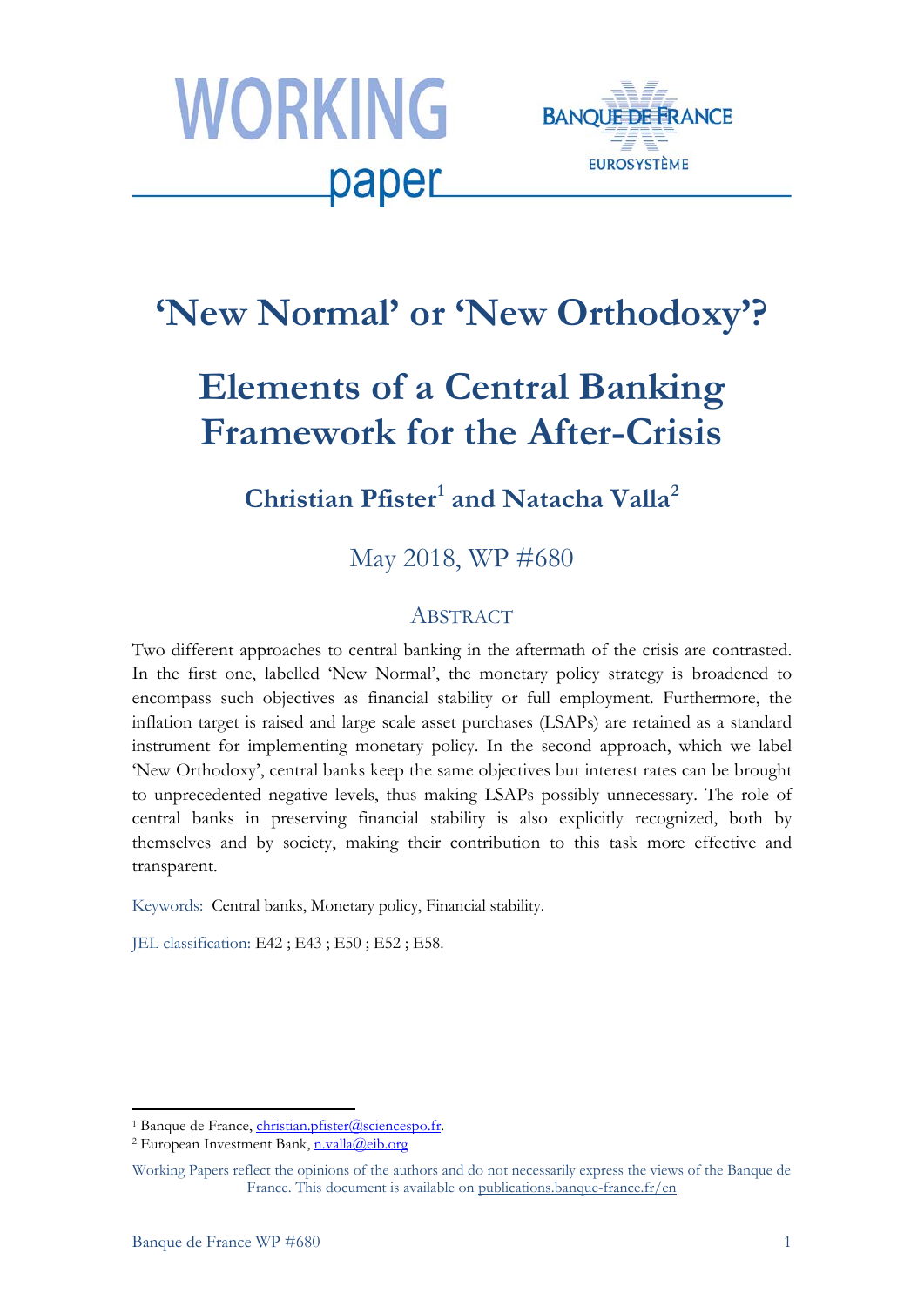#### **NON-TECHNICAL SUMMARY**

In the wake of the crisis, some authors and institutions have suggested that the monetary policy framework should be updated to incorporate such features as including a financial stability objective in the strategy, raising the definition of price stability from today's most frequent target of 2% or slightly below to higher levels, or keeping some 'unconventional' instruments, specifically large scale asset purchases –LSAPs –, in the central banks' toolkit. Although the notion of a 'New Normal' primarily refers to the latter proposal regarding the implementation of monetary policy, it is also frequently associated with the idea that monetary policy should aim at ensuring financial stability on top of price stability and possibly also low unemployment. In contrast, this paper exposes some elements of a new central banking framework that would make it different both from the current one most of central banks operate in and from the 'New Normal'. Those elements relate to the conduct of monetary policy and to the role of central banks in preserving financial stability. They implicitly rely on two old-fashioned principles: a clear assignment of responsibilities, keeping monetary and fiscal policies separate; and having at least one instrument per objective, in the spirit of the 'Tinbergen rule'. Furthermore, they also keep central banks' monetary policy objectives and instruments basically unchanged, in comparison with the pre-crisis period, while supporting their traditional role in pursuing financial stability. As a consequence, we label them parts of a 'New Orthodoxy'.

In a first part, we show how monetary policy, without changing the strategy, could greatly diminish the risk of the economy falling into deflation, while making LSAPs unnecessary. This could be achieved if nominal interest rates could be brought to sufficiently negative levels, thus overcoming the "effective lower bound" (ELB). However, converting reserves or a deposit into currency and using the latter in transactions or storing it in vaults prevents monetary policy from achieving NIRs significantly below zero. We discuss the advantages and drawbacks of NIRs in comparison with other instruments such as LSAPs, forward guidance or the depreciation of the exchange rate. We then review the rather scant literature on NIRs, although the subject has recently gained renewed interest. We ask how far interest rates might have, if used alone, to be brought into negative territory to fight a (risk of) deflation. We examine different scenarios to overcome the ELB constraint by introducing an exchange rate for currency: on a permanent basis (A), when interest rates are negative (B), or when the exchange rate is below parity (C). Scenario A would generate more credibility gains in pursuing a NIR policy and would eliminate shoe leather costs, but would have negative consequences for seigniorage and would likely lead to double pricing (for paying with currency or with scriptural money). Scenarios B and C would less likely lead to double pricing and would have a positive impact on seigniorage but credibility gains would be lower than in scenario A, shoe leather costs would be eliminated only transitorily and the public would have to adapt to the exchange rate each time NIRs are implemented. Furthermore, in scenario B, there would be a "jump" in the exchange rate when the NIR policy is discontinued, which would necessitate to withdraw the currency and introduce a new one. Possible reactions of the private sector (general public, long-term interest rates and the banking system) to adopting NIRS are also discussed.

In a second part, we expose how the role of central banks in preserving financial stability could be explicitly recognized, both by themselves and by society, making their contribution to this task more effective. We first review how central banks reacted in the face of the financial crisis in order to fulfill their mission as lenders of last resort (LoLR), then the issues that were raised by the crisis experience. Drawing on the lessons from this experience, we propose some elements of a new framework for acting as LoLR. This framework could incorporate the following three features. Firstly, central banks could offer liquidity support on a standing basis. Secondly, the interest rate on the LoLR facility could be set significantly above the policy rate or above the one on the marginal lending facility for those central banks that, as the ECB, operate a corridor. Thirdly, to avoid that banks in need of liquidity assistance rely on standard monetary policy instruments instead of the LoLR instrument(s), the list of eligible instruments accepted in the former ones could be narrowed to the highest quality instruments with the overall list remaining unchanged, thereby not reducing the potential overall provision of liquidity in comparison with the present situation. Also, central banks should be provided with the appropriate institutional environment. In particular, putting a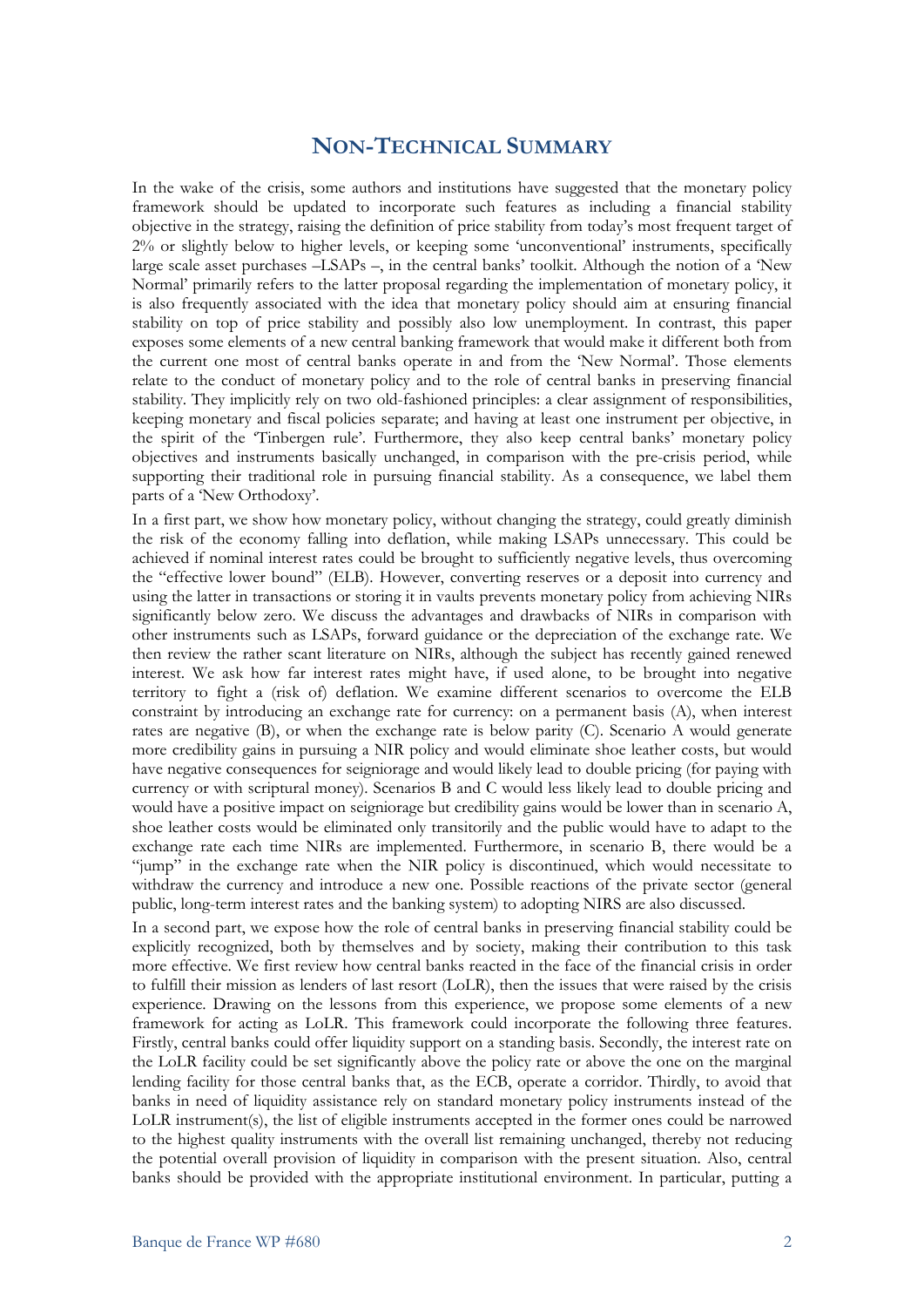limit on how long the central bank can lend a specific institution through its LoLR window (for instance three months in normal times and six months in crisis periods) could be useful. Once this limit is reached, the central bank would either appropriate the collateral posted by the institution the management of which would be taken over by the resolution board or be reimbursed by the resolution fund of the LoLR loan previously granted. The resolution fund would itself have to be pre-funded with enough resources and benefit from a fiscal backstop. Finally, charging the central bank with responsibility for financial stability without giving it adequate powers would generate risks, the main one being an over-burdening monetary policy). The central bank should thus have at its disposal appropriate macro-prudential tools it could activate at its own initiative or prompt other authorities to activate. In those cases where the central bank does not have a direct power of decision on the use of macro-prudential instruments but has instead to go through a separate committee to have its proposals enacted, transparency and accountability requirements for the functioning of this committee should be structured so as to reduce the risk of inaction.

| Impacts of an exchange rate for currency according to different scenarios |             |                                                                     |  |  |
|---------------------------------------------------------------------------|-------------|---------------------------------------------------------------------|--|--|
|                                                                           | Permanently | When interest rates are negative /<br>Exchange rate is below parity |  |  |
| Seigniorage                                                               | Negative    | Positive                                                            |  |  |
| Shoe leather cost                                                         | Eliminated  | Transitorily eliminated                                             |  |  |
| Cost of adapting                                                          | One-time    | Periodic                                                            |  |  |
| Credibility gains in fighting deflation                                   | High        | Medium                                                              |  |  |

## **« Nouvelle Normale » ou « Nouvelle Orthodoxie »**

### **Éléments d'un nouveau cadre d'action pour les banques centrales**

#### RÉSUMÉ

Ce document contraste deux approches des activités de banque centrale dans le sillage de la crise. Dans la première, dénommée « Nouvelle Normale », la stratégie de politique monétaire voit son domaine élargi pour s'étendre à des objectifs tels que la stabilité financière ou le plein emploi. En outre, la cible d'inflation est relevée et les achats massifs d'actifs (AMA) sont retenus comme instrument standard de mise en œuvre de la politique monétaire. Dans la deuxième approche, que nous dénommons « Nouvelle Orthodoxie », les banques centrales conservent les mêmes objectifs mais les taux d'intérêt peuvent être portés à des niveaux négatifs sans précédent, permettant éventuellement de se passer d'AMA. Le rôle des banques centrales dans la préservation de la stabilité financière est aussi explicitement reconnu, à la fois par elles-mêmes et par la société, rendant leur contribution à cette tâche plus efficace et plus transparente.

Mots-clés : Banques centrales, Politique monétaire, Stabilité financière.

Les Documents de travail reflètent les idées personnelles de leurs auteurs et n'expriment pas nécessairement la position de la Banque de France. Ils sont disponibles su[r publications.banque-france.fr](https://publications.banque-france.fr/)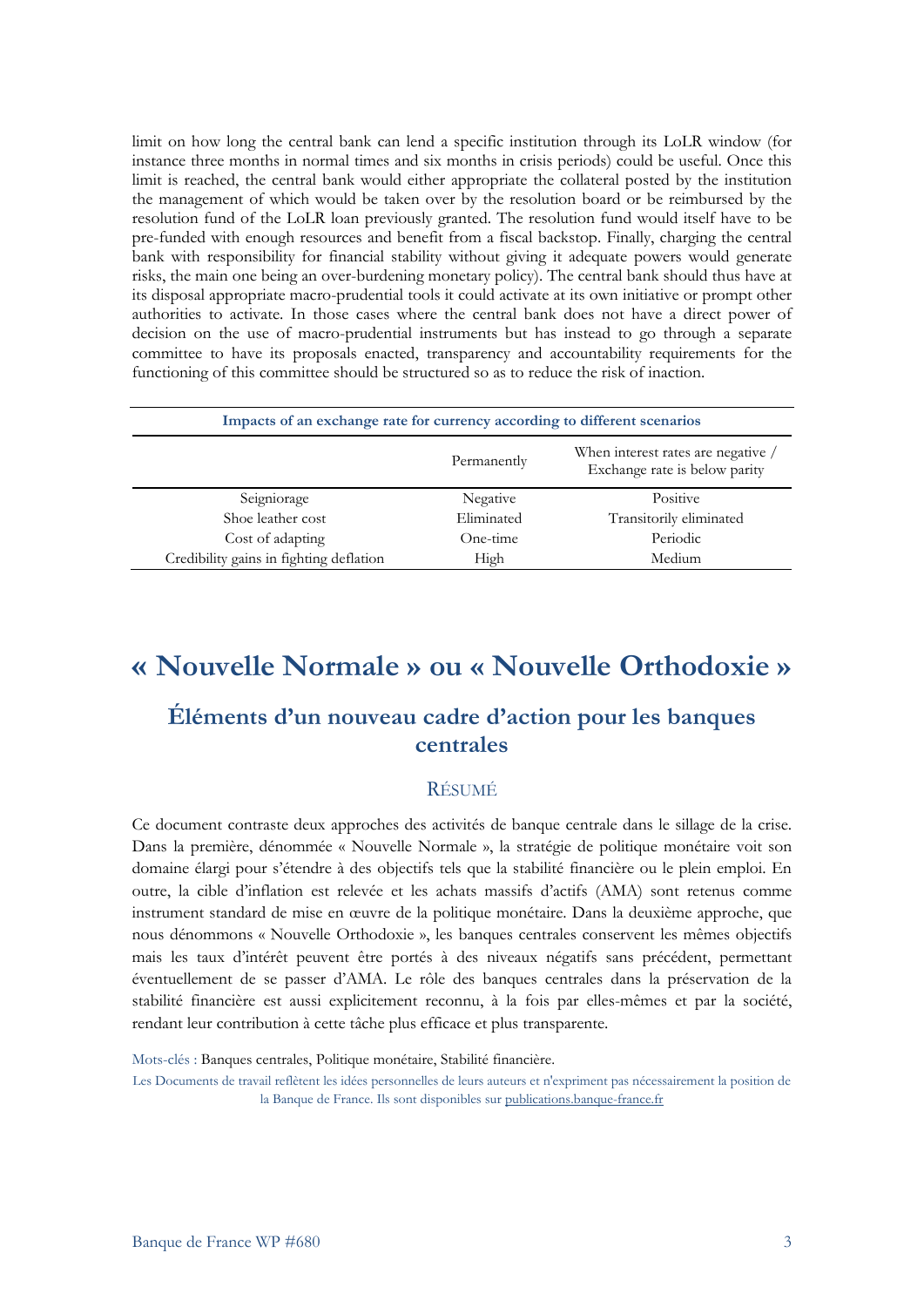In the wake of the crisis, some authors and institutions have suggested that the monetary policy framework should be updated to incorporate one or several of the following features:

- Regarding the monetary policy strategy: including a financial stability objective in the strategy, with a view to avoiding financial crises which have a very high economic cost (Borio, 2014); raising the definition of price stability from today's most frequent target of 2% or slightly below to higher levels, in order to avoid hitting the zero lower bound – ZLB (Blanchard *et al*., 2010; Ball, 2014); pursuing an unemployment objective, as the Phillips curve would have flattened (IMF, 2013);
- Regarding the implementation of monetary policy: keeping some 'unconventional' instruments, specifically large scale asset purchases – LSAPs –, in the central banks' toolkit, either because financial crises would be more frequent than previously thought (Mishkin, 2013) or in order to influence long-term interest rates independently from shortterm ones, in relation with their important role in the financing of the economy (Friedman, 2014).

Although the notion of a 'New Normal' primarily refers to the latter proposal regarding the implementation of monetary policy, it is also frequently associated with the idea that monetary policy should aim at ensuring financial stability on top of price stability and possibly also low unemployment (Bayoumi *et al*., 2014; Friedman, 2014; Pfister and Valla, 2015a, b).

Beyond the mere monetary policy framework and also drawing the lessons from the crisis, this paper proposes some elements of a new central banking framework that would make it different both from the current one most of central banks operate in and from the 'New Normal'. Section 1 shows how monetary policy, without changing the strategy, could greatly diminish the risk of the economy falling into deflation, while making LSAPs unnecessary. Section 2 exposes how the role of central banks in preserving financial stability could be explicitly recognized, both by themselves and by society, making their contribution to this task more effective. Section 3 summarizes and concludes.

#### **1. Avoiding deflation without changing the monetary policy strategy**

Avoiding deflation while keeping the monetary policy objective unchanged could be achieved if interest rates could be brought to sufficiently negative levels. With hindsight, negative nominal interest rates (NIRs) would have allowed stabilizing the U.S. economy sooner and more quickly than was the case during the 'Great Recession' (Ireland, 2011). Indeed, whatever the level of inflation – or possibly deflation –, there has to be a level of NIRs where private demand will respond to lower interest rates, allowing to jumpstart the economy. In the present circumstances, NIRs are getting widespread around the world, with several European central banks (Denmark's Nationalbanken – DN –, European Central Bank – ECB –, Riksbank, Swiss National Bank - SNB) and the Bank of Japan (BoJ) implementing them by and large within existing operational frameworks (Bech and Malkhozov, 2016). In the medium term, the implementation of NIRs could become widespread to help fight deflationary pressures: using a flexible time-series model with a good inflation forecasting record, Aruoba and Schorfheide (2015) find that the risk of experiencing deflation over the next five years is close to 50% for Japan, about 15% for the US and about 20% for the euro area.

To the extent that they would be set at so far unknown levels, possibly opposite to those reached by positive interest rates (*i.e*. -2% to -5% instead of +2% to +5% in normal circumstances), NIRs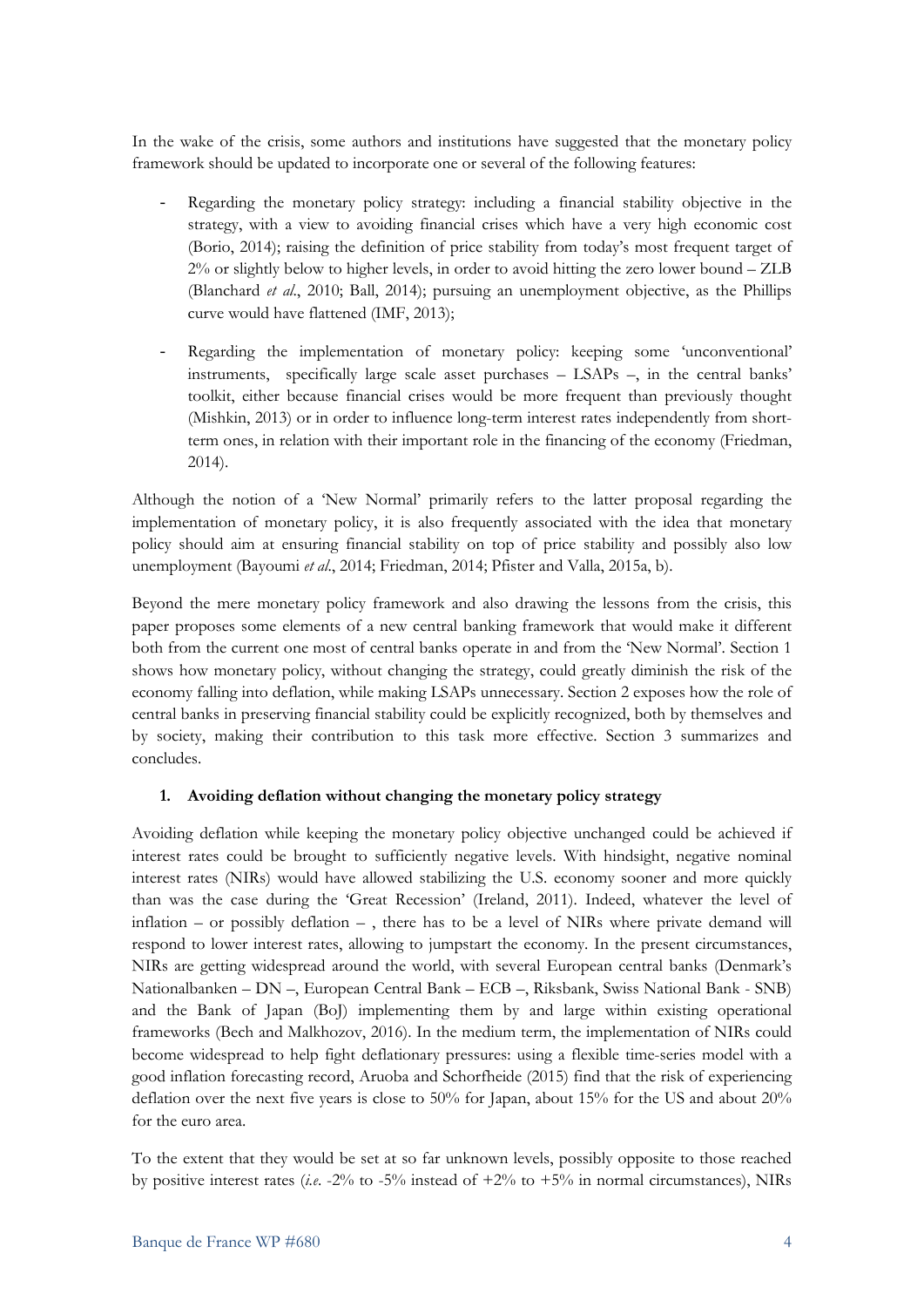would overcome the zero lower bound (ZLB) on nominal interest rates. This would be particularly useful when the economy is in or threatens to fall into a liquidity trap following an unexpected deflationary shock at a time when inflation is inflation is already low. From a theoretical point of view, recourse to NIRs should alleviate the concerns of authors (Kocherlakota, 2010; Andolfatto and Williamson, 2015; Cochrane, 2015) who point that, due to long-run monetary neutrality, keeping interest rates at very low levels during a protracted period of time might result in a permanent below target inflation or mild deflation, as exemplified by the case of Japan. By contrast, NIRs would allow a more aggressive reaction to deflationary pressures and thus help reduce the output gap much more rapidly than a zero interest rate policy. This would be especially instrumental in a situation where the natural rate of interest has fallen and would remain low (Laubach and Williams, 2015), while a recession occurs.

Furthermore, possible alternatives to NIRs may appear less appealing:

- Raising the inflation target entails permanent costs. In fact, NIRs would allow to lower the inflation target currently set by many central banks at or around 2% and thus reduce the costs of inflation. The reason is that the ZLB is, together with measurement biases in the price deflators and the concern to facilitate relative price adjustments, one of the three factors why central banks do not target exact price stability: they need room for maneuver in case of deflationary shocks in order to avoid the economy to fall in a liquidity trap. This factor would disappear with NIRs;
- When the economy is already caught in a liquidity trap, announcing a positive inflation target or a price level target path is unlikely, by itself, to be credible (Svensson, 2003). By having NIRs at its disposal, a central bank would make the target more credible to the private sector;
- Depreciating the currency raises the issue of the effectiveness of foreign exchange intervention. Even unlimited intervention to prevent the appreciation of the currency, as suggested by Svensson (2001) in his 'Foolproof Way', may not be credible. This is what the experience of the SNB tends to show, even though the SNB did not strictly follow Svensson's prescriptions, inter alia by not introducing a crawling peg. More generally, a central bank would not credibly accept to let its monetary base inflate indefinitely. Furthermore, especially if the depreciation is undertaken by a major economy, it is likely to trigger international protest, if not 'currency wars' that would cancel the expected benefits of the measure in the economy taking the initiative of the measure;
- Large Scale Asset Purchases LSAPs generate risks of creating distortions in asset prices and penalizing long term investment as term premia turn negative. LSAPs are also difficult to exit as the various phases of gradual reduction in asset purchases ('tapering'), return to strictly positive interest rates ('lift-off') and elimination of the stock of purchased assets ('phasing out') should be conducted in a transparent and predictable manner in order to avoid sharp adjustments on financial markets that might damage the economic recovery (Pfister and Valla, 2015a,b);
- Although forward guidance is useful to promote transparency, it seems to have been mildly effective in influencing the market policy rate path at the ZLB, suggesting a lack of credibility (Svensson, 2015). The possibility to have NIRs would make the capacity of the central bank to lower expected short-term interest rates much more effective in case a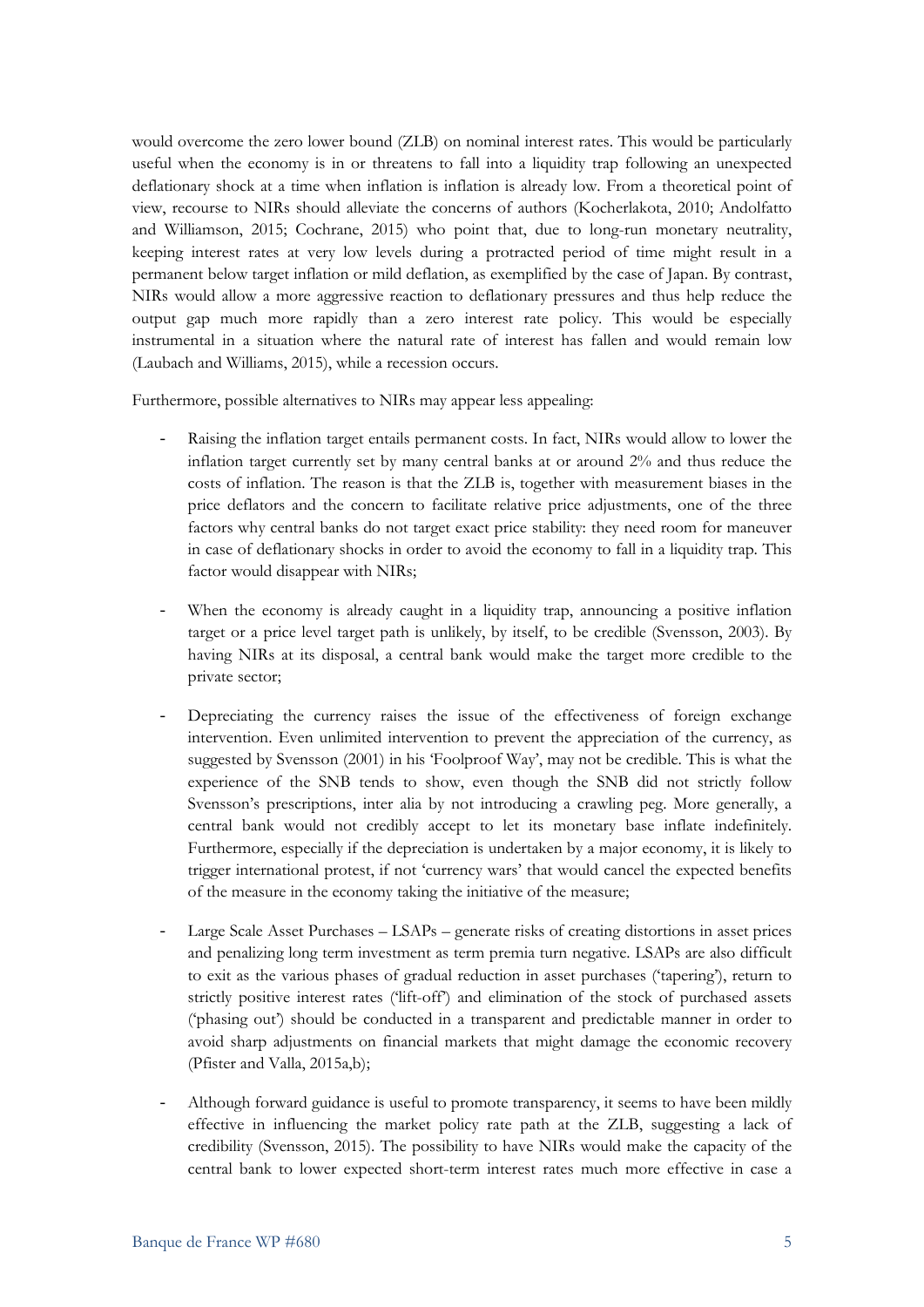deflation is foreseen. Indeed, NIRs would allow central banks to fight a deflationary threat much more aggressively than by committing to keep interest rates at the ZLB until a given price level path has been reached, as suggested by Woodford (2012). NIRs would also be more amenable than LSAPs to a rule rule-based approach of monetary policy, thus making it more predictable.

However, there are legal, tax and practical obstacles to implementing NIRs. The latter ones, on which this paper focuses<sup>3</sup>, relate to the issuance of currency. Converting reserves or a deposit into currency and using the latter in transactions or storing it in vaults prevents monetary policy from achieving NIRs significantly below zero. This means that the effective lower bound  $-$  ELB  $-$  can actually be below zero. Jackson (2015) mentions estimates for storing cash of around 0.2 percent to 1 per cent, depending on the size of bills, with larger denomination bills making it easier to store large amounts of currency. Indeed, in the thirteen months that followed the introduction of NIRs by the SNB, the circulation of 1 000 franc notes (around 915 euros) increased by 17% (Letzing, 2016), instead of 9% for all cash holdings (Cecchetti and Schoenholtz, 2016). Conversely, the DN, which issues a 1 000 Danish krona note (around 135 euros) as its largest denomination, witnessed no significant impact of NIRs on banknote circulation in the months following their implementation (Moselund Jensen and Spange, 2015). In that regard, a forced removing of large denomination notes from circulation where they exist, *e.g*. in the euro area or in Switzerland, would enlarge the space for NIRs before an exchange rate between currency and reserves is set (it would also avoid the possible emergence of an above par exchange rate for these notes against lower denomination ones). However, costs of holding currency could be reduced through financial innovation: Cecchetti and Schoenholtz (2015) suggest that banks could offer customers "cash reserve accounts", a product backed by cash kept in a vault that would allow easy transfers and could act as a substitute for transfers (in fact, such accounts could also be used for interbank transactions). Conversely, McAndrews (2015) points that building a currency warehouse takes time and that the investment would be undertaken only if there are prospects of NIRs reaching very low levels and/or being implemented for a protracted period (his objection is also valid as regards the exchange of banknotes afore-mentioned).

We first review the main conclusions of the rather scant recent literature on the subject (1.1). In view of the lack of consensus in that literature and of the drawbacks of the various methods it puts forward, the issue of how to implement NIRs is then revisited (1.2). Finally, we consider another issue that has recently surfaced due to the persistence of very low rates of inflation in some areas that already have NIRs (Giugliano, 2015; Cecchetti and Schoenholtz, 2016): how far in negative territory might interest rates be brought (1.3)? Indeed, for NIRs to be a credible instrument to thwart a protracted period of below target inflation, central banks might have to bring interest rates to levels substantially below the ones recently reached in Europe.

#### **1.1 Literature review**

NIRs tend to be viewed as an eccentricity (Buiter, 2005). This, together with the fact that the concern with a possible deflation has resurfaced only recently with the Great Recession, may account for the paucity of the related literature. Basically two authors, Marvin Goodfriend and Willem Buiter, have written on the practical aspects of how to implement NIRs before the crisis. Very recently, the subject has however attracted renewed interest.

<span id="page-5-0"></span><sup>3</sup> Regarding legal and tax issues, one can refer to Danish Minister for Business and Growth (2015) for mortgages, to Endreo (2015) for bonds and to Zumbrun (2016) for central banks, in each case within a specific institutional context.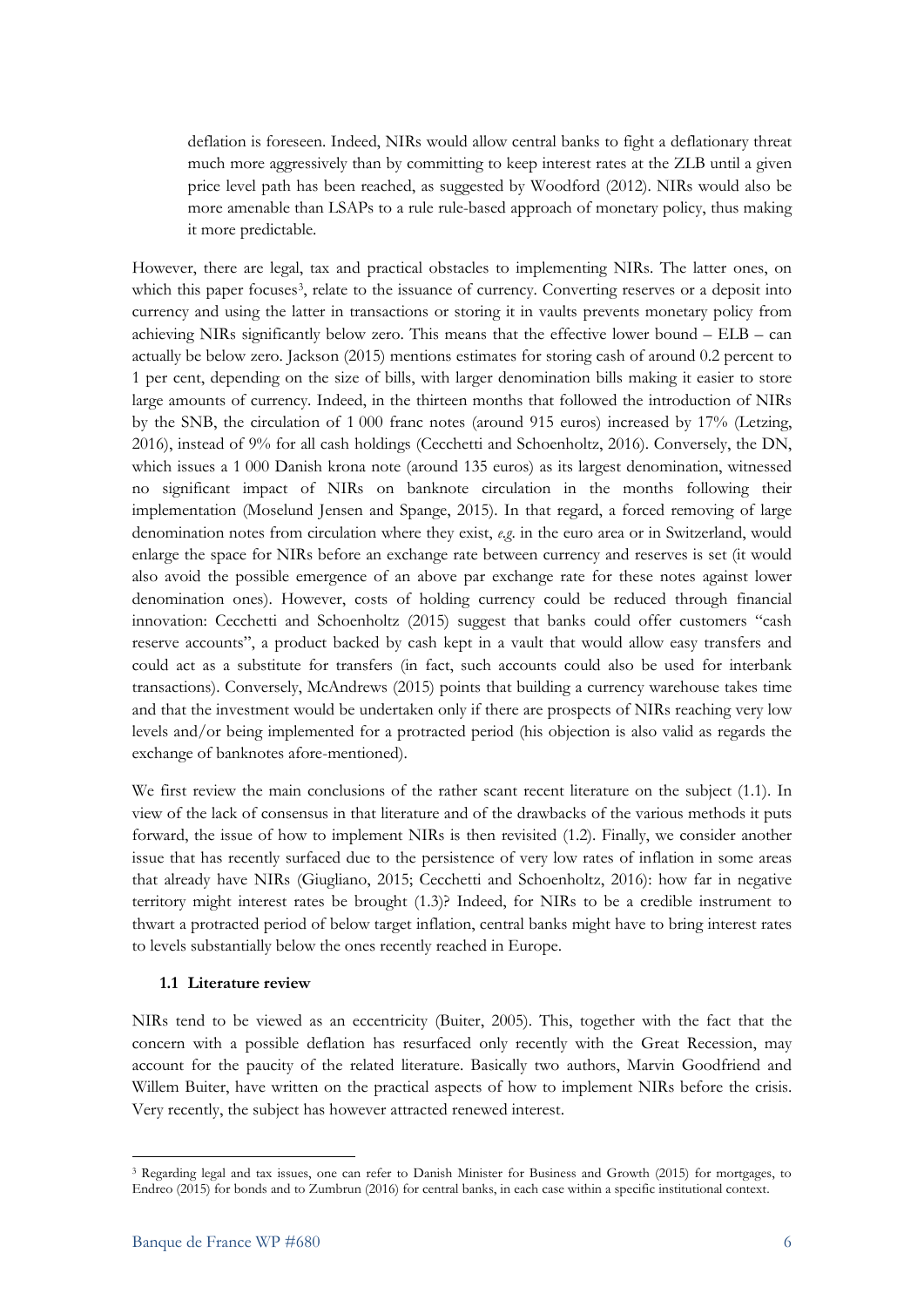Goodfriend (2000) asks how to overcome the ZLB. He proposes three options: monetary transfers (*helicopter money*), open market operations (an anticipation of Large Scale Asset Purchases, although he does not use the phrase) and NIRs. He suggests that the latter ones could be implemented through a 'carry tax' on electronic bank reserves (what some European central banks currently do by charging interest on reserves) and that a 'carry tax' could be imposed on currency to create more leeway to make interest rates negative. Goodfriend (2000) refers to Keynes (1936) as endorsing a carry tax on money in principle. However, he rejects Keynes' objections that such a tax would be impractical on the ground that currency has been taxed by inflation without causing a flight from the monetary base as the medium of exchange and that the imposition of the tax could be relatively infrequent and of short duration. Regarding the relation between the two carry taxes, he suggests that the carry tax on currency could be varied with the one on reserves or that the carry tax on currency could temporarily be fixed high enough, say, at 5 per cent per year, so that the central bank could move nominal interest rates in a range from zero to negative 5 percent by varying the tax on reserves alone. To collect the tax on currency, he proposes that a magnetic strip imbedded in each bill could record when a bill was last withdrawn from the banking system: the carry tax could be deducted from each bill upon deposit according to how long the bill was in circulation and how much carry tax was 'past due'. These practical details have two drawbacks: firstly, if the magnetic strip could not be easily read by the holders of banknotes, there would be uncertainty on their value; secondly, the value of banknotes of the same denomination would vary according the amount of time they would have been in circulation, making the use of currency very impractical.

Buiter (2005, 2007, 2010) and Buiter and Panigirtzoglou (2003) go very much into such details. They distinguish between two categories of financial instruments: bearer instruments, including currency, and registered instruments. Their point is that, whereas paying interest, positive or negative, on registered instruments is trivial, this is not the case for bearer instruments. In particular, the holders of currency are unknown to the central bank, and there is thus a risk that currency may circulate while it is 'past due' because the holders neglect to pay the negative interest.

Buiter (2010) considers three methods to solve that issue. The first one is to abolish currency altogether, which he also views as a useful crime-fighting measure, a view that may overstate the hindrance caused to crime activities with regard to their profitability. The second method is to enforce negative interest by stamping currency in the spirit of Gesell (1916) and Fisher (1933) and imposing controls and penalties (a variant of this option would be to give currency an expiration date). However, Buiter (2010) discards this option as being illiberal, probably unpopular and administratively costly. Moreover, the tax rate would have to be set in advance (Buiter and Panigirtzoglou, 2003). Thus, unless stamping dates are not known in advance, which would be very inconvenient, setting the tax rate would put a lower limit to the level at which the central bank might set the NIR on reserves during the period before stamping (or re-stamping): this would limit the room for manoeuver of the central bank and send a possibly undesired signal on its monetary policy intentions (Buiter does not mention that drawback of the Gesell tax). In any case, Buiter (2010) favors the third method, attributed to Eisler (1932), which consists of decoupling the numéraire from the currency/medium of exchange/means of payment and introducing an exchange rate between the numéraire and the currency. He also suggests that the exchange rate could be a fixed parity, in which case the old currency could be retained, or that it could be a floating exchange rate, with the central bank setting the initial value of the spot exchange rate in that period at the value of the one-period forward exchange rate from the previous period. In the former case, the drawback is that by definition, the currency cannot depreciate vis-à-vis reserves, which gives it an advantage when interest rates are negative, and economic agents would then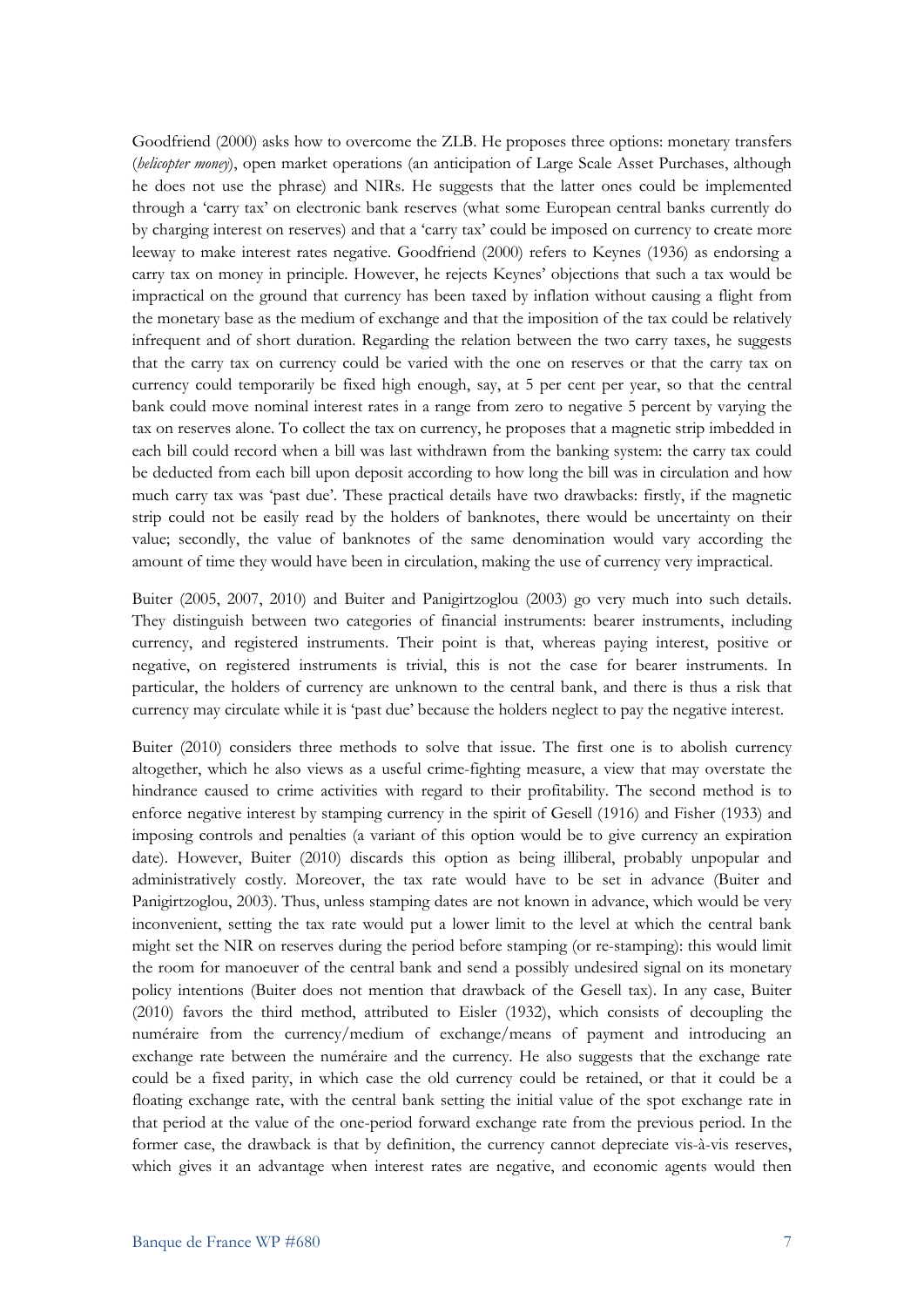substitute currency for deposits, making the reform a one-time shock. In the latter case, there is uncertainty on the value of currency after the initial period as risk premia will develop, as signaled by Buiter (2010) himself.

Agarwal and Kimball (2015) have recently suggested creating a deposit fee between private banks and the central bank, allowing the central bank to introduce a crawling-peg exchange rate between paper currency and what they refer to as "electronic money"[4](#page-7-0). This approach is quite similar to the one we advocate (1.2), although in some of the cases envisaged by the authors, where the crawlingpeg exchange rate is set on the basis of an interest rate that differs from the interest rate paid by the central bank on reserves, it would lead to arbitrage by banks between currency and reserves. It is however fair to say that, in a situation like the one that prevailed in many countries before the crisis, where a positive interest was paid on reserves and not on currency, banks had an incentive to promote the use of deposits instead of currency. But precisely creating a crawling-peg exchange rate for currency under the conditions we propose (1.2) allows to remove this distortion that seems hard to justify since reserves and currency are both central bank money and there is no clear reason why the central bank should discriminate either against or in favor of one or the other.

#### **1.2 How to implement NIRs?**

For a central bank, remunerating reserves at a NIR is certainly easy from a technical point of view, provided it is entitled to do so. It is also unlikely to harm its reputation as monetary policy is pursued in conformity with central bank statutes consistent with the achievement of social welfare. However, paying negative interest does not appear trivial, even for registered instruments, as far as private agents are concerned. The reasons are probably transitory in nature: there is a need for adapting software and payment systems design and reputational problems linked to asking investors to pay interest may arise before private agents get accustomed to NIRs. Accordingly, so far floating rate notes (FRNs) issuers have in most cases refrained from asking holders to pay interest when they were allowed to by the terms of the contract (they seem to have done so only on some French short-term notes, BloombergBusiness, 2015) and NIR bond issues have been zero coupons with a redemption price below their issue price (Endreo, 2015). Although they have paid NIRs on wholesale deposits, banks have so far refrained from paying NIRs on retail deposits for fear of substantial substitution of currency for deposits (Bech and Malkhozov, 2016)<sup>[5](#page-7-1)</sup>.

The behavior of FRN issuers gives a hint of how to consider currency if central banks wish to push interest rates further in negative territory. Currency can be viewed as a perpetual bearer bond with a zero coupon. Indeed, currency cannot be redeemed except against the other form of central bank money – reserves – or against new currency in case of a monetary reform. Paying interest on

 $\overline{\phantom{a}}$ 

<span id="page-7-0"></span><sup>4</sup> In this paper, we instead refer to "bank money" as opposed to currency, and use the phrase "electronic money" in the sense of the EU Directive 2009/110/EC of the European Parliament and Council of 16 September 2009, *i.e.* "electronically, including magnetically, stored monetary value as represented by a claim on the issuer which is issued on receipt of funds for the purpose of making payment […], and which is accepted by a natural or legal person other than the electronic money issuer".

<span id="page-7-1"></span><sup>&</sup>lt;sup>5</sup> Central banks, especially those that target an exchange rate, such as the DN and the SNB, but also the BoJ, have discouraged banks from paying NIRs on retail deposits by introducing exemption thresholds beyond which NIRs do not apply to reserves. The ECB and the Riksbank did not introduce such thresholds, although, in March 2016, the ECB launched a new series of targeted longer-term refinancing operations (TLTRO II) that allow banks to get refinancing at the same NIR as the one on reserves, thus potentially offsetting the cost of NIRs for those banks that have recourse to TLTRO II. However, even if they wish to neutralize the transmission of NIRs to the domestic economy, central banks cannot prevent firms from demanding cheaper credit conditions from banks as a result of lower market rates.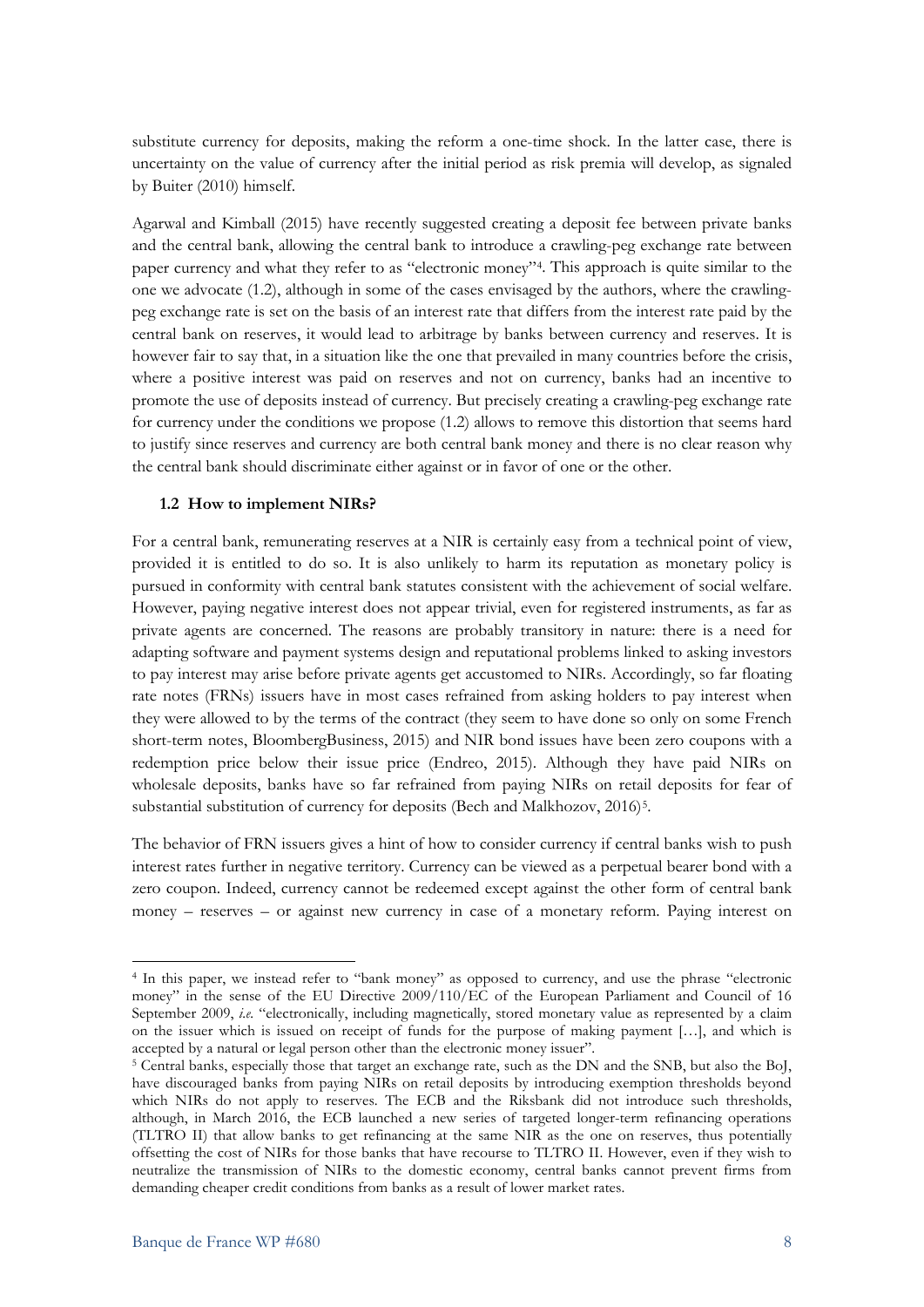currency would thus just amount to shifting the coupon to a non-zero level. However, in doing that, three objectives should be reached:

- The administrative costs should be minimized and the collection of the tax or the decoupling of the numéraire from the currency designed in such a manner as to be acceptable by the public;
- There should not be uncertainty on the value of currency among private agents, unlike in some of the proposals reviewed in the first section of this paper. In particular, for the banks to be able to exchange banknotes with deposits and for the public to accept to use the currency in transactions or for saving motives, the current rate of exchange of currency against reserves should be known with certainty;
- Different banknotes on the same denomination should have the same value and the central bank should provide no incentives to banks to substitute reserves for currency or encourage the substitution of currency for deposits by non-financial agents, thus preserving the unity of the monetary base and not distorting the choices of private agents as regards the holding of different monetary assets.

One simple way to achieve these objectives would be a decoupling of the currency from the numéraire in which (scenario A in the summary table below):

From a given day, the central bank starts paying interest permanently on all currency it has issued (including the currency in the vaults of banks). This would allow all banknotes of the same denomination to have the same value, unlike in Goodfriend's (2000) proposal. Getting positive interest on currency (or the prospect of it in case the central bank starts with paying NIRs) would to a certain extent offset in the eyes of the private agents the inconvenience caused by the beyond one-period ahead uncertainty on the value of the currency and by the breakdown of the fixed parity between the numéraire and the currency, and would thus make the measure more acceptable to them. It would eliminate the 'shoe-leather cost', thus lowering the cost of inflation, and increasing social welfare to the extent that the loss of seigniorage is not offset by a more distortive form of taxation (the main contribution of NIRs to social welfare would however be to increase the capacity of monetary policy to smooth the economic cycle in the face of large shocks). It would also address the reproach of regressivity often mentioned against taxing currency (Goodfriend, 2000; Buiter, 2003), even though this reproach can be seen as excessive since NIRs also affect securities holders that are concentrated among the wealthier and allows fighting more efficiently unemployment that hits the poor more severely. Paying interest on currency would also dispense the central bank from changing the currency when it introduces significantly negative interest rates and when it returns to close to zero or positive interest rates. This would both save administrative costs and reduce the welfare costs of having to change from one currency to the other, bringing back the old currency to the central bank and getting accustomed to the new one. However, agents conducting many operations in cash, such as small retailers, would be hurt. In that sense, the measure would have distributional consequences beyond the reduction of seigniorage<sup>6</sup>. One natural

<span id="page-8-0"></span><sup>6</sup> The distributional consequences that are usually put forward (Goodfriend, 2000; Buiter and Panigirtzoglou, 2003) rather refer to the use of currency abroad (impact on seigniorage) and to regressivity, with the poor holding a relatively large portion of their wealth in currency. However, the costs incurred by currency holders that are mentioned in those papers relate to the taxation of currency and should be more than offset in the long run by the payment of positive interest.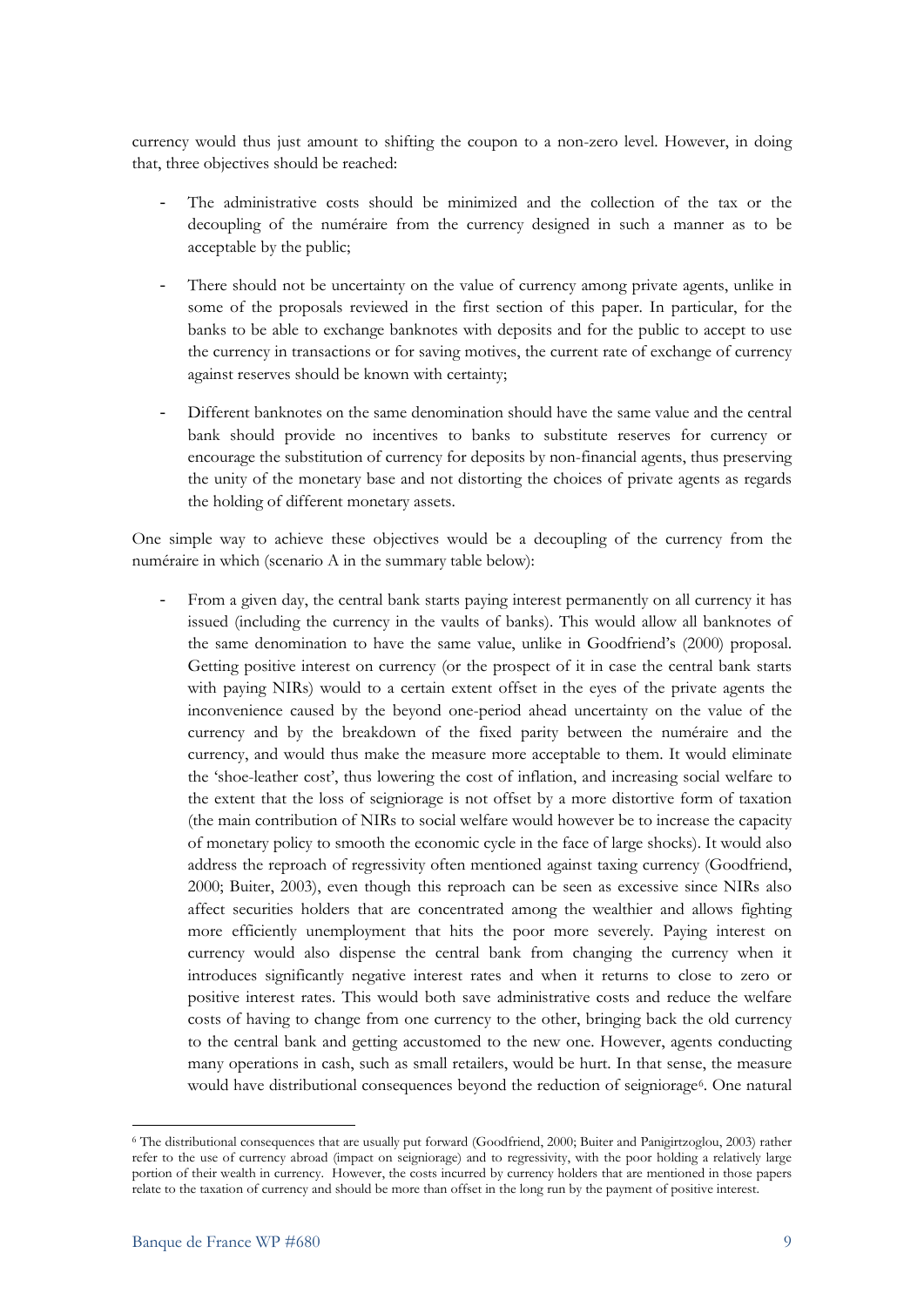way of alleviating this problem would be to use rounded figures in small everyday transactions, thereby making the shift from one exchange rate to the other less frequent in such transactions. Also, a double pricing, with one price for paying in currency and another for paying in scriptural money, might emerge but this would not jeopardize the efficacy of NIRs as the pricing for paying in currency would incorporate the exchange rate of currency. Such a development would be more likely in countries that have had an experience of double pricing, like those of the euro area in the years before and after the introduction of the new currency. Finally, paying interest on currency would make it much easier for banks to pay NIRs on retail deposits, thus avoiding the perverse adjustment that took place in Switzerland where banks increased mortgage rates, seemingly to compensate for the interest they had to pay on part of their reserves after the SNB started to implement NIRs (Bech and Malkhozov, 2016). However, to the extent that the yield on its assets might not be high enough, paying positive interest on currency may cause the central bank to run losses. This would risk making it dependent on a Government subsidy to pay for its operating expenses, potentially jeopardizing its independence. It would thus be desirable to ensure that the central bank has a substantial level of own funds before it starts paying positive interest, possibly also starting by paying negative interest;

- It announces every day at the end of the day, on the basis of the rate at which it remunerates reserves, the exchange rate of a unit of currency against reserves for the next day, in the same vein as Buiter (2010) suggests setting the initial value of the new currency, except that the old currency would be kept and an 'initial value' would be set every day, at which the central bank would buy and sell any amount of currency against reserves. This creates certainty on the value of currency at a one-period horizon. Simple arbitrage then propagates the exchange rate of currency in private and public transactions involving currency, including transactions with the banking sector, with the value of currency differing from its face value;
- It pays both positive and negative interest on currency at the same rate it remunerates excess reserves. Choosing the rate of remuneration of excess reserves would help preserve a margin for the central bank as this rate is usually the lowest policy rate, in particular for those central banks that, as the ECB, operate a 'corridor' system for implementing monetary policy. It would also make sense as excess reserves can be seen as a perfect substitute for currency with which they can be exchanged at par (this would not necessarily be the case in the scenarios described by Agarwal and Kimball (2015) where the interest rate on paper currency would be a different interest rate that could be set at levels not consistent with money market interest rates, also with a view to penalizing the holding of currency, thus making the central bank act as a tax collector, a confusion we wish to avoid). The interest would be paid when currency is returned to the (central) bank and exchanged for deposits at the exchange rate of the day.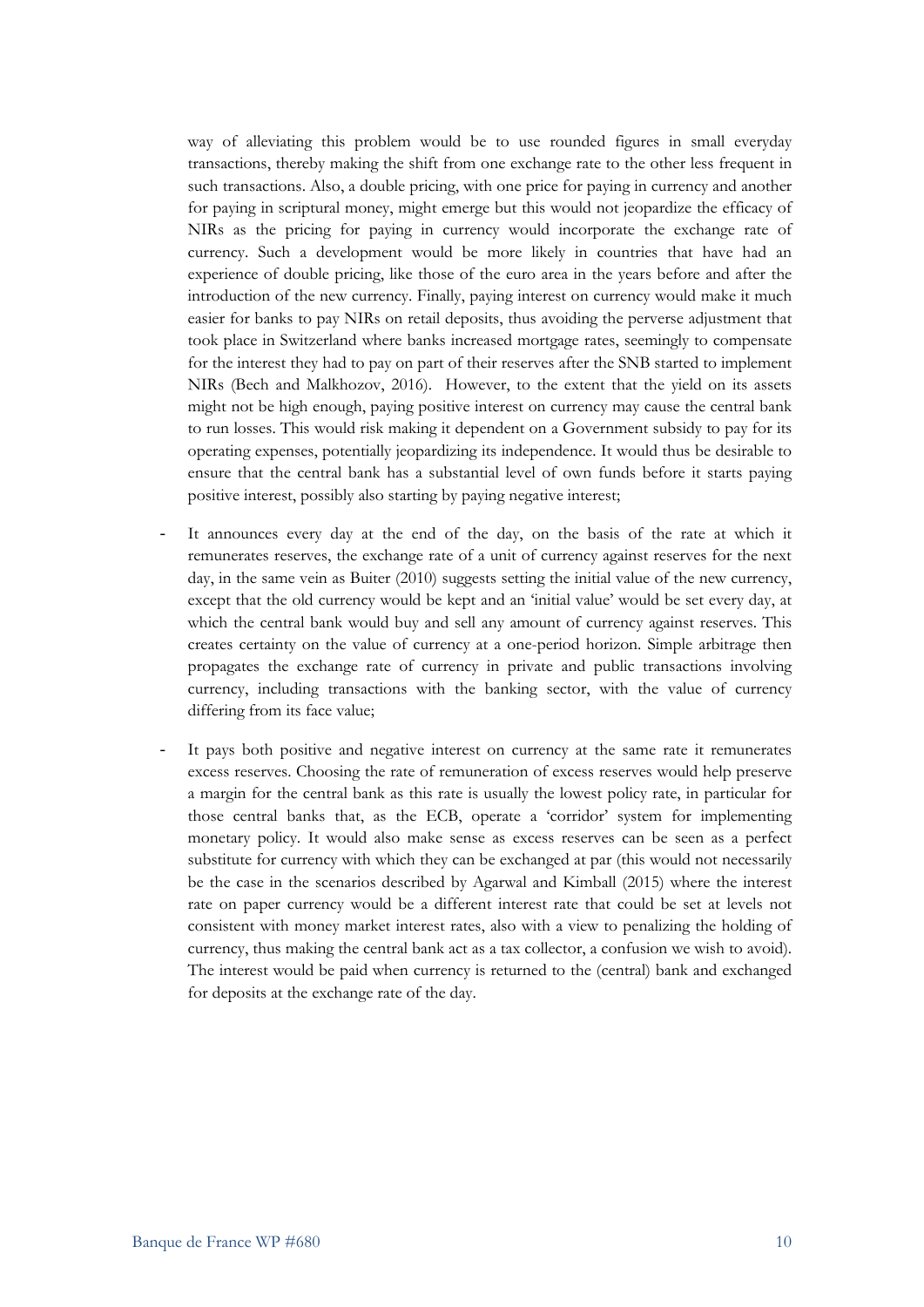|                                            | Permanently (A) | When interest rates are<br>negative (B)   | When exchange rate is<br>below parity (C) |
|--------------------------------------------|-----------------|-------------------------------------------|-------------------------------------------|
| Start                                      | Anytime         | Adoption of negative<br>interest rates    | Adoption of negative<br>interest rates    |
| End                                        | Irrelevant      | Return to interest rates<br>close to zero | Return to parity                          |
| Jump' in exchange rate No<br>(a)           |                 | Yes                                       | N <sub>o</sub>                            |
| Impact on seigniorage                      | Negative        | Positive                                  | Positive                                  |
| Shoe leather cost                          | Eliminated      | Transitorily eliminated                   | Transitorily eliminated<br>(b)            |
| Cost of adapting                           | One-time        | Periodic                                  | Periodic                                  |
| Introduction of a double Likely<br>pricing |                 | Less likely                               | Less likely (c)                           |
| Credibility gains (d)                      | High            | Medium                                    | Medium                                    |

**Summary table: Impact of introducing an exchange rate for currency according to three different scenarios**

a) Hence need to withdraw the currency and introduce a new one when the exchange rate is suppressed; b) Longer than in (B); c) More likely than in (B); d) In the sense of signalling *ex ante* the willingness to adopt negative interest rates.

Alternatively, in order in particular to preserve and in fact increase seigniorage, the central bank may wish to pay interest on currency only when it is negative (scenario B in the summary table below) or when the exchange rate of currency is below parity (scenario C), with the latter scenario also avoiding the cost of withdrawing the currency and introducing a new one. However, both scenarios would be less flexible than scenario A that can be introduced at any time. They would eliminate the shoe leather cost only transitorily, and would so in a way that the general public would consider unappealing. They would imply a periodic cost to adapt to the new system, would be less amenable to the introduction of a double pricing. Finally, by implying no seigniorage sacrifice by the central bank, they would convey less monetary policy credibility gains in terms of signaling the willingness to adopt NIRs if need be and thus in terms of convincing banks of paying NIRs on retail deposits.

#### **1.3 How far in negative territory?**

As stated above, NIRs are already common in Europe and have also been implemented in Japan. Would taxing currency by exchanging it against reserves at a depreciated price in comparison with its issue price allow the central bank to set interest rates at a level substantially lower than the so far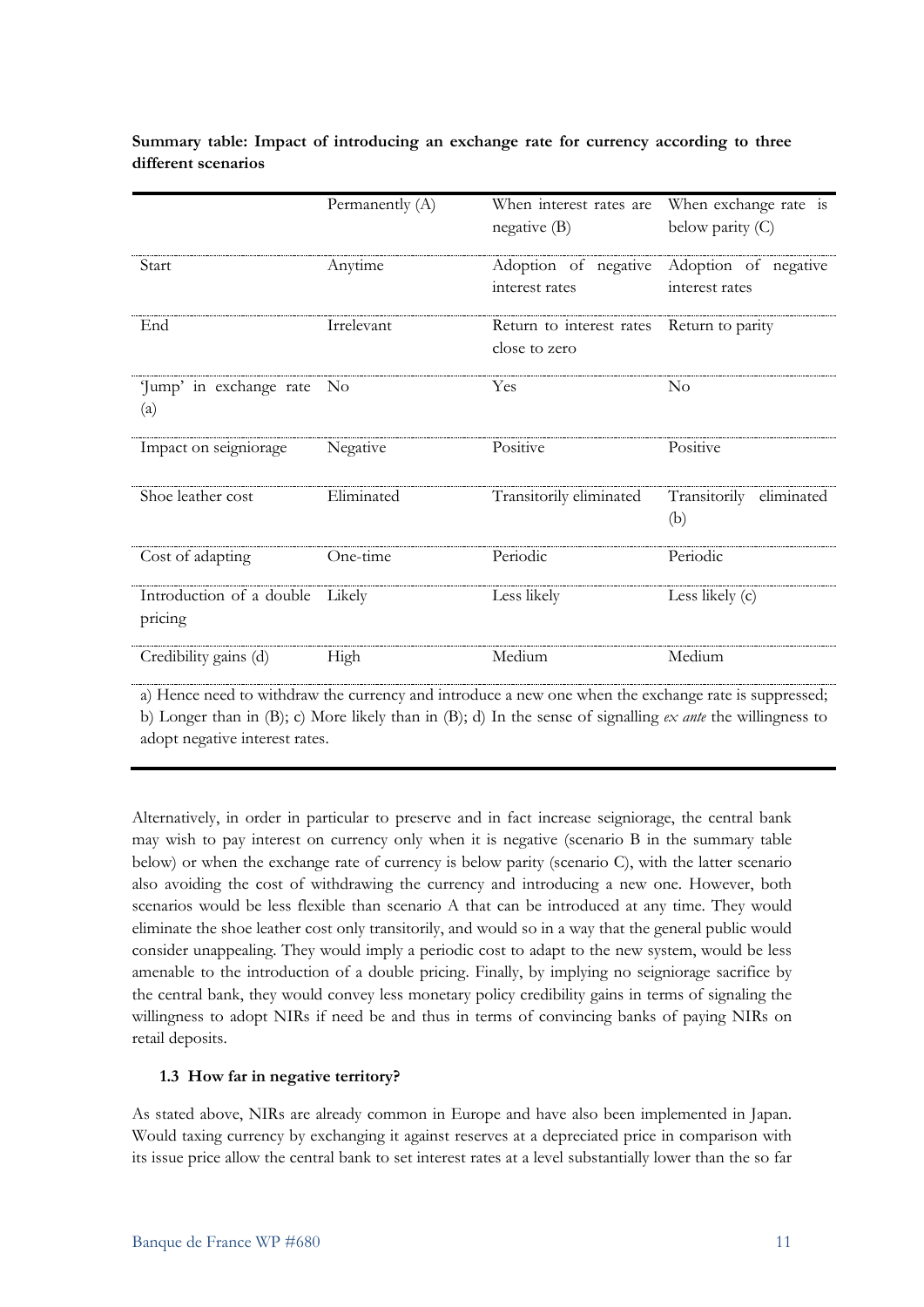lowest -0.75% the DN and the SNB have set for their deposit rates? Indeed, private agents may react in different ways that would mitigate or amplify the transmission of NIRs to the economy:

- Using substitutes for currency, such as foreign banknotes or precious metals as Keynes (1936) suggested in chapter 23 of his *General Theory*. However, as shown in reverse by the experience of countries with hyper-inflation, this process of substitution is likely to kick in only at very low negative rates since the values of the assets that would be used in transactions would themselves be subject to a high degree of uncertainty[7](#page-11-0). More likely, private agents would substitute electronic means of payment for currency. However, electronic money could be submitted to the same treatment as currency and thus also depreciate vis-à-vis deposits. Private agents would also reallocate their wealth towards real assets (shares, real estate), thus creating the risk of feeding bubbles (Hannoun, 2015). But macro-prudential policies can be used to mitigate the risk of bubbles developing. This would also provide another reason for giving central banks the capacity to have recourse to macro-prudential tools, as developed in the section 2 of this paper, since they would be best placed to internalize the consequences of NIRs for financial stability;
- Creating a market for currency at more than overnight maturity. This in turn may generate volatility in the demand for currency: as central banks usually smooth interest rates, generating interest rate cycles, the demand for currency may abruptly pick up at the end of the accommodating phase of the cycle and subsequently subside[8.](#page-11-1) However, this drawback is also present in the proposal favored by Buiter (2010), where there is furthermore uncertainty on the value of currency one day ahead after the introduction of NIRs. Also, the cost of storage should limit the speculative demand for currency. Finally, the rate of interest on excess reserves, and thus on currency, could be set at zero when the policy rate is positive (scenario A) or when the exchange rate of currency is below parity (scenario C): this would limit variations in the present discounted value of currency. However, scenarios B and C appear to be dominated by scenario A on most criteria (1.2);
- Using the currency as the numéraire. As Buiter (2010) puts it, the numéraire would then 'follow the currency', thus threatening to make the measure pointless (Buiter draws a parallel with the change from old French francs to new French francs in January 1960). In such a scenario, to the extent that the rate of remuneration of excess reserves would provide a floor to short-term money market rates, as is usually the case, interest rates on very-short maturities could remain positive provided they are paid in currency. However, this would very inconvenient and would entail high payment costs;
- Just as individuals may increasingly prefer to use electronic means of payment instead of currency in some of their transactions, the banking sector may consider shifting its payments out of the central bank, in order to avoid using reserves and thus receive negative interest, and move them to a bank that would be held collectively and would serve as a clearinghouse. If the unit of account issued by this bank was to bear an interest rate that was different from the one on excess reserves, then this would be tantamount to creating a

<span id="page-11-0"></span><sup>7</sup> If only for privacy reasons, substitution for foreign banknotes or precious metals would certainly occur, thus causing substantial social welfare losses, if paper currency was phased out (Rogoff, 2014) or replaced by a government-backed electronic currency (Haldane, 2015). This is why we do not consider those possibilities in this paper. Other possible costs mentioned by Rogoff (2014) are seigniorage loss (also present but to a lesser extent in our proposal), with potential risk to central bank independence, possible unexpected macroeconomic instabilities induced by abandoning a century-old social convention and protection of civil liberties.

<span id="page-11-1"></span><sup>8</sup> This may particularly be the case if, due to traceability difficulties, profits made on currency are tax exempt.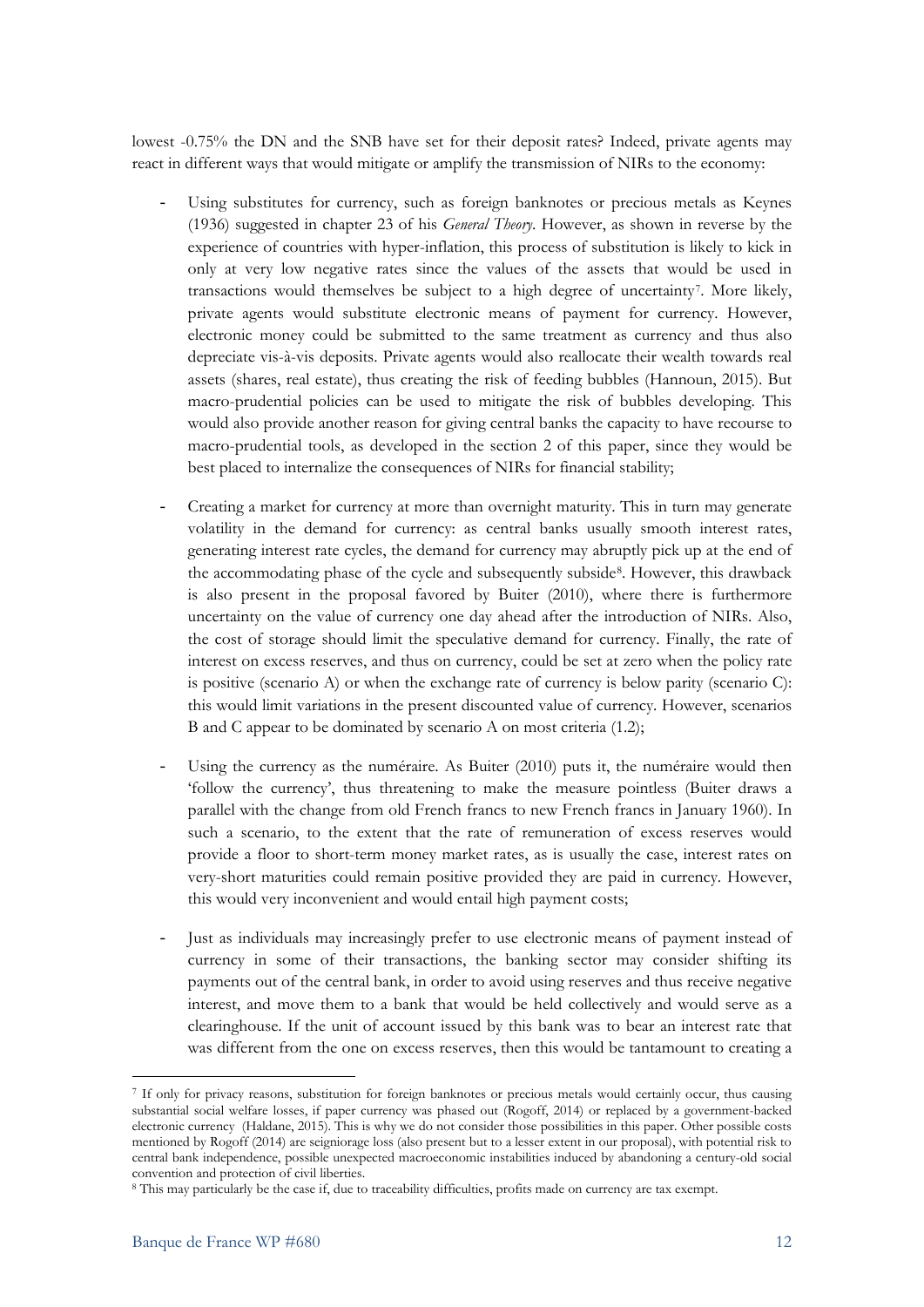new central bank, except that the new unit of account would not be legal tender (*i.e.* one would not have to accept it). However, the banks would still hold reserves in the historical central bank and the amount of reserves they would hold would even increase as they return currency to the central bank.

Two other uncertainties regarding the reaction of the private sector relate to the impact of adopting NIRS on long-term interest rates and on the banking system:

- Regarding long-term interest rates, while their reaction is difficult to anticipate due the novelty of the measure, short-run and longer-run impacts could differ. In the short run, some "overshooting" could likely take place, all the more if the decision is unanticipated and highly credible (*i.e.* a permanent exchange rate for currency is introduced), with longterm interest rates falling to extremely low levels, possibly in negative territory. If they so wished, central banks could sell some assets purchased as part of their LSAPs to counteract such an 'overshooting'. In the longer run, the impact of significant NIRs might be a rise in long-term interest rates, as can be expected by distinguishing between the two components of those rates: anticipated short-term interest rates and term premia. On the one hand, the anticipated levels of average future short-term interest rates would not necessarily differ, with the possibility to have NIRs for short periods more or less offsetting the expectation of reaching the ZLB for extended periods. On the other hand, term premia should increase, reflecting the broadening of the range of anticipated short-term rates. So, overall, long-term interest rates would rise. Such a rise would also be in line with the Fisher identity: under the assumption of long-term monetary neutrality, the natural rate of growth should be unaffected; however, average anticipated inflation should increase as the possibility of having inflation below target during protracted periods would disappear. One consequence for financial stability is that, while the short-term impact of NIRs for the profitability of the financial system, especially the bank and insurance sectors, may be detrimental, its longer-term impact could be positive as the yield curve would steepen. In that regard also, NIRs appear preferable to 'unconventional' monetary policy instruments, such as LSAPs, which compress term premia, thus lowering the return on the assets of financial intermediaries, especially the longer-term ones, and flattening the yield curve until they have been removed;
- Regarding the banking system, the assumption in this paper is that, although banks may at first be tempted to shield their depositors from NIRs, and accordingly may be unwilling to charge NIRs on retail deposits in the first course and possibly eventually on the loans they distribute, they will at some point have to yield to competitive pressures as interest rates go further into negative territory, with the example of the central bank setting an exchange rate on currency helping them to do so. Of course, this assumption is essential for the adoption of NIRs to have the same efficacy as positive ones and, regarding the remuneration of deposits, for the profitability of banks to be preserved.

Overall, by introducing an exchange rate for the currency against reserves, central banks could lower NIRs to unprecedented levels. What remains to be seen is whether economic conditions will someday warrant such a bold move.

#### **2. Recognizing explicitly the role of central banks in preserving financial stability**

Whereas the crisis has shown that financial instability can have a huge economic cost, most central banks do not yet have a clear and explicit mandate to preserve financial stability at a systemic level,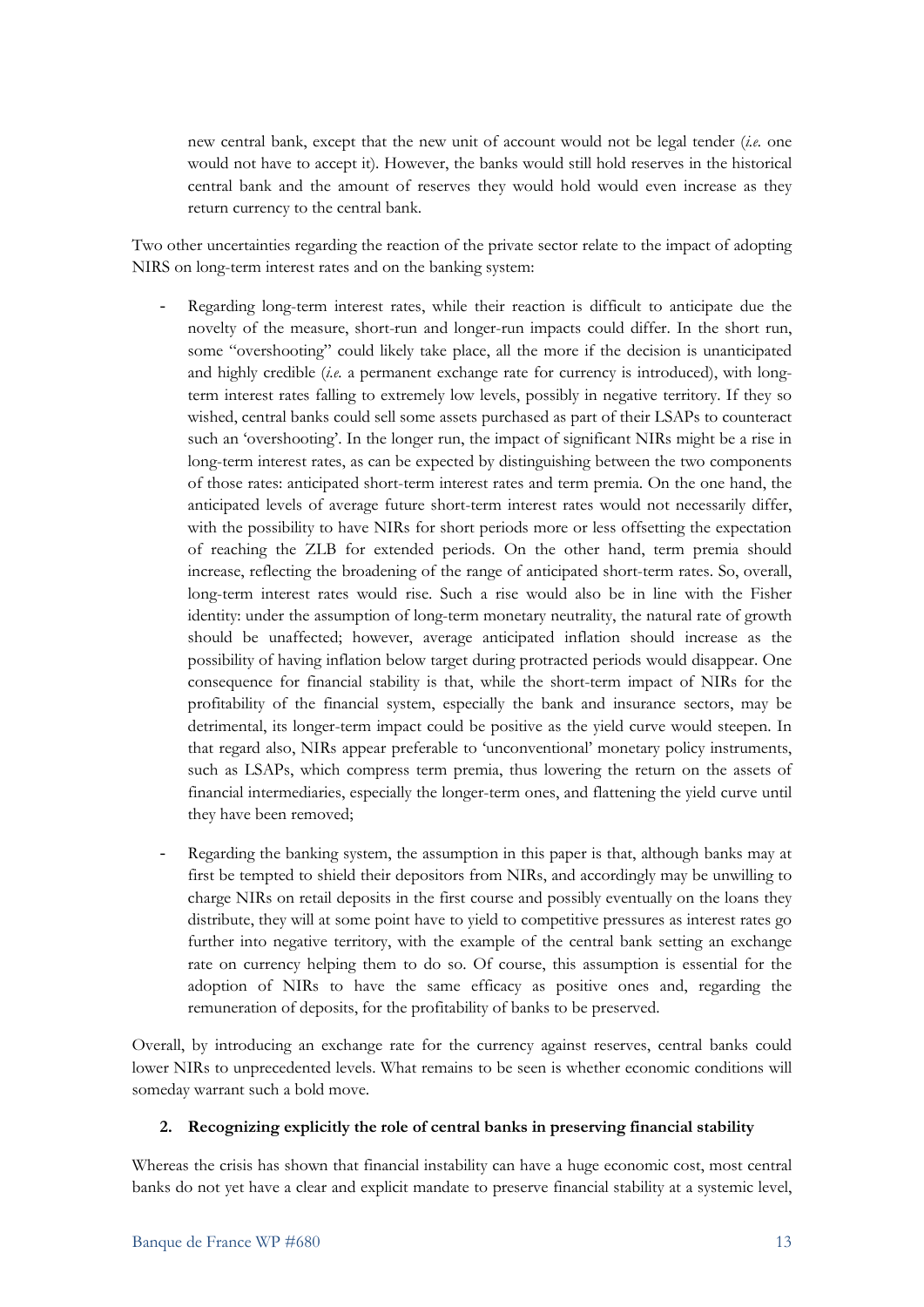with their statutes usually giving them instead a more focused mandate. For instance, the Treaty on the Functioning of the European Union just mentions in its Article 127(1) the promotion of the smooth operation of payment systems as one of the 'basic tasks' of the Eurosystem. Article 127(2) also provides that the Eurosystem contributes to the smooth conduct of policies by the competent authorities as regards the prudential supervision of credit institutions and the stability of the financial system. Finally, on the basis of Article 127(6) and the Council 'SSM Regulation', the ECB is now responsible for supervising banks and for specific tasks concerning the prudential regulation of credit institutions established in participating Member States, within a Single Supervisory Mechanism (SSM) composed of the ECB and the national competent authorities. However, for complementing the Treaty by giving the ECB a clear and explicit mandate for preserving financial stability in the euro area would still be useful (Valla, 2014), not only for transparency and accountability reasons, but also because it would allow the ECB to play more easily its role of LoLR in the euro area. The lack in most countries or areas of an explicit and clear mandate for ensuring systemic financial stability, in spite of demands in that direction forcefully expressed by central banks (BIS, 2011), is surprising in two respects:

- While the issue of whether central banks should be in charge of banking supervision is a debated one in the academic literature (see Blinder, 2010, Calomiris, 2010 and Eichengreen and Dincer, 2011for recent overviews), there is a consensus on the usefulness of entrusting them with a macro-prudential mandate that would complement their monetary policy mandate, as both macro-prudential policies and monetary policy are directed toward the economy as a whole with a view to managing the cycle and have to be conducted by an independent institutions facing strict accountability requirements (De Bandt *et al*., 2013);
- In relation with their role as lender of last resort  $-$  LoLR  $-$ , central banks have historically played an important role since their creation in preserving financial stability. That was also the case in the recent financial crisis (Drumetz *et al*., 2015)[9.](#page-13-0)

The lack of an explicit and clear mandate has two negative consequences:

- Central banks tend to act has as LoLR in an unprepared manner, as if unwillingly, without having *ex ante* the proper instruments in place. This creates unnecessary uncertainty on their action, may generate moral hazard and is detrimental to transparency and accountability;
- They do not always benefit from an appropriate institutional environment that would enable them to intervene promptly and efficiently, with both the institutional architecture and its governance in some cases lagging behind.

There is thus a need that central banks act to be able to fulfill their role of LoLR at any moment (2.1) and are provided with the appropriate institutional environment (1.2).

#### **2.1 Getting prepared to act as LoLR**

We first review how central banks reacted in the face of the financial crisis in order to fulfill their mission as LoLR (i), then the issues that were raised by the crisis experience (ii). Finally, drawing on

<span id="page-13-0"></span>**<sup>.</sup>** <sup>9</sup> However, from a political economy point of view, the lack of an explicit and clear mandate is less surprising as politicians tend to delegate, *inter alia*, when rents are weak and decisions over policies do not imply redistribution, neither of which is the case in the financial sector (Alesina and Tabellini, 2004).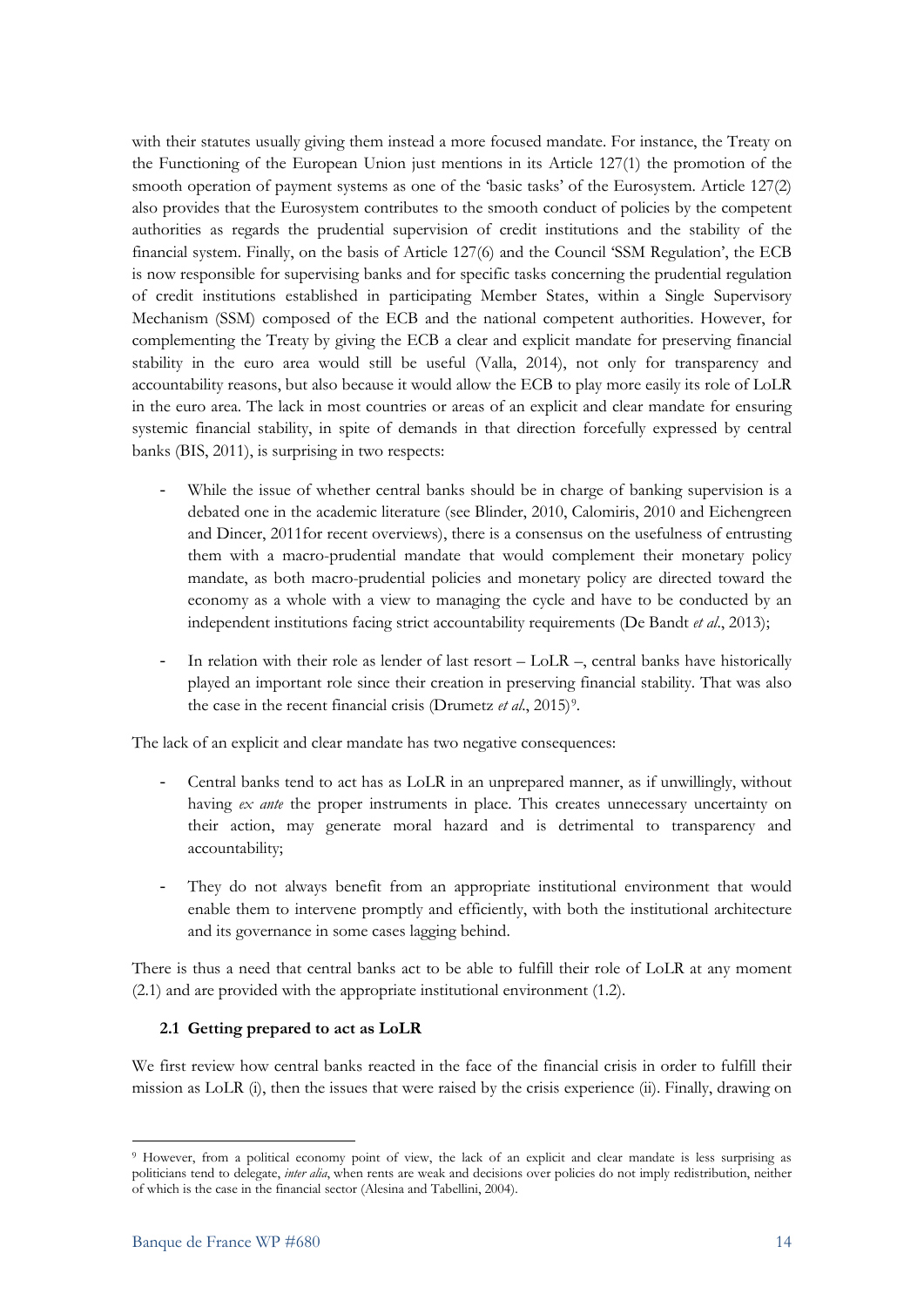the lessons from this experience, we propose some elements of a new framework for acting as  $LoLR$  (iii).

#### *(i) Reactions in the face of the financial crisis*

Basically, central banks have fulfilled their role of LoLR in two ways, using conventional monetary policy instruments in an unconventional manner (Pfister and Valla, 2015a).

- Those central banks that had a monetary policy operational framework that was open enough to channel liquidity to all parts of the financial system did not have to create new instruments. For instance, the ECB, that has potentially around 3500 counterparties to its main refinancing operations, made three seemingly technical sorts of adjustments. Firstly, it progressively increased the duration of its longer-term refinancing operations (from 3 months before March 2008 to 4 years in September 2014). Secondly, and that was the most important measure, it moved in October 2008 from a variable rate allocation to a fixed-rate full allotment procedure in all its refinancing operations, thereby allowing all its counterparts to get access to liquidity at the same interest rate in any amount, provided they had appropriate collateral. Thirdly, it broadened the already broad eligible list of collateral that it accepted in its refinancing operations, mainly by lowering minimum ratings thresholds requirements, and waived any requirements for the securities issued by or guaranteed by those Member States under EU/IMF programs, provided the program was respected (ECB, 2013a);
- Those central banks that relied on a small number of counterparties, as the Fed with the primary dealers, created some facilities temporaril[y10.](#page-14-0) In particular, as early as December 2007, the Fed created the Term Auction Facility (TAF) that allowed it to allocate reserves at various maturities – mainly 28 days – to more than 7000 US commercial banks. It also created a series of facilities that gave access to central bank refinancing to some categories of financial intermediaries that did not previously have that possibility, including in the shadow banking system (money-market mutual funds and securitization bodies). All the facilities created during the crisis had made their last operations by mid-2010 and were then progressively closed.

For the ECB, it was 'unconventional' to give banks quasi unlimited access to its refinancing; just as for the Fed it was 'unconventional' to give access to non-banks.

In spite of the difficulty to build a counterfactual, central banks' interventions at the beginning of the crisis have generally been credited with avoiding a collapse of the financial system and of credit, thereby mitigating the risk of the deep recession, of the sort of the Great Depression (Cecchetti, 2008; Giannone *et al*, 2012; De Socio, 2013; Bordo, 2014). However, delays in the adjustment of the banking system seem to have played a role in the slow recovery of credit and the economy in the euro area (Reichlin, 2014), notably in comparison with the US where the recapitalization of banks was essentially completed as soon as 2009 (Carpenter *et al*., 2014). This has consequences for the appropriate institutional environment in which central banks should operate (2.2).

<span id="page-14-0"></span><sup>10</sup> In fact, the Fed has a discount window to which the banking system has a wide access and that aims at serving the purpose of a LoLR facility but there is a stigma attached to accessing it (Armantier *et al*., 2011).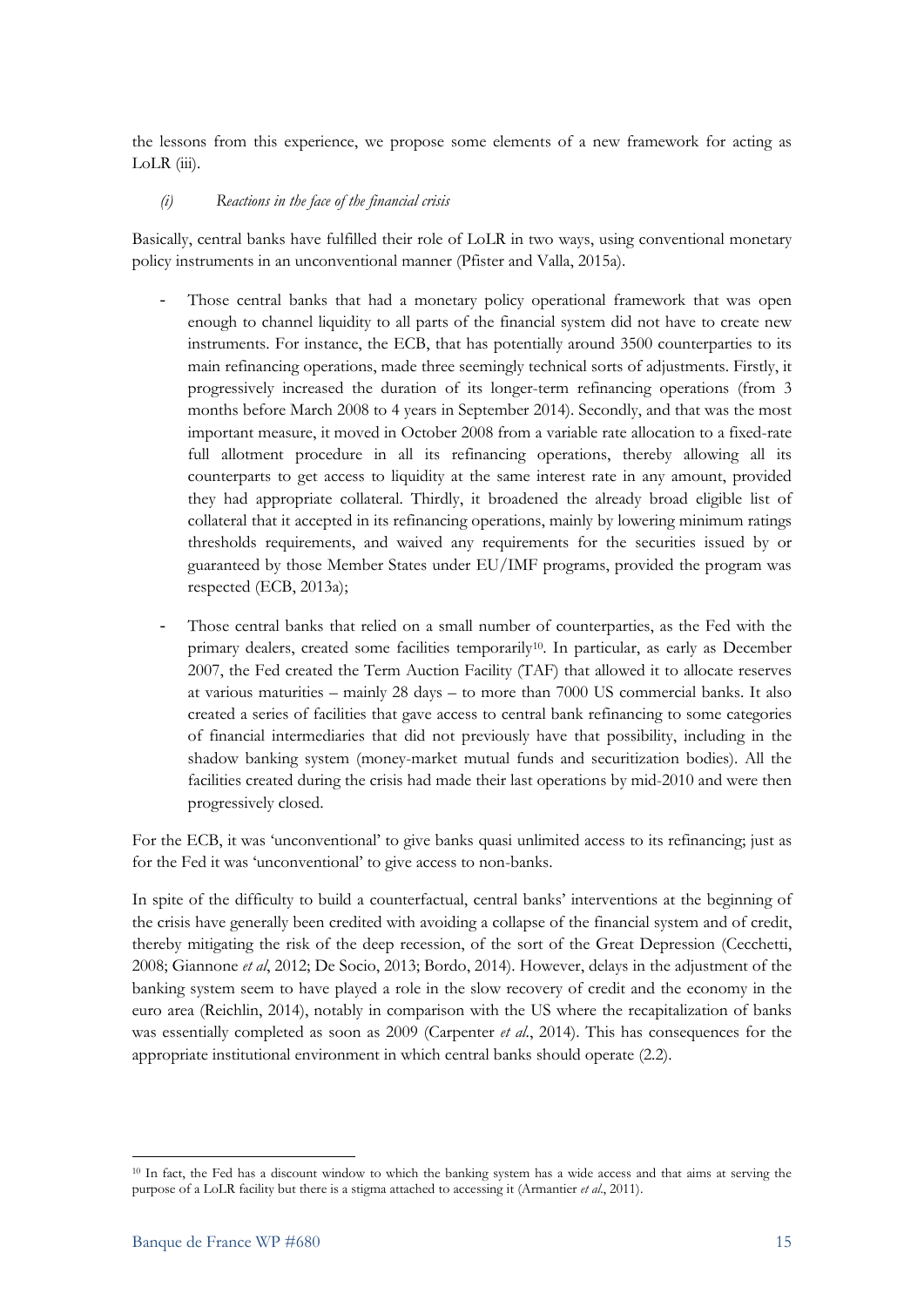#### *(ii) Issues raised by the crisis experience*

Four main sorts of issues were raised by the central banks interventions during the crisis (Drumetz *et al*., 2015):

- They were not fully in line with the classical LoLR doctrine that aims at limiting the costs of financial crises not just in the short term, but also in the medium term by mitigating moral hazard (Thornton, 1802; Bagehot, 1873). Central banks did lend 'freely' – *i.e.* accommodated the demand for reserves – as prescribed by 'Bagehot's Rule' but the principle and the modalities of their intervention were not set in advance, the liquidity was not supplied at a penalty rate and not always against good collateral or to clearly respond to a liquidity problem (De Socio, 2013; Bordo, 2014; Hogan *et al*., 2015). This diminished the incentives for banks to restructure rapidly, especially as the maturity of the refinancing was extended (Bini Smaghi, 2010). It also diminished the incentives for Governments to intervene rapidly to resolve or recapitalize the banks;
- Acting in a piecemeal manner, creating specific programs, can suggest that the central bank interferes in the allocation of resources, playing a fiscal role. Reflecting such a concern, the Dodd-Franck Act – DFA – of 2010 has put some limits to the possibilities of the Fed to act as LoLR, prohibiting it from giving access to the discount window to non-bank financial intermediaries, forcing it to get Treasury's approval before creating programs in support of specific categories of financial intermediaries and requiring it to disclose to the Congress its counterparties and other conditions of its discount window lending within two years after termination of the program. However, Goodfriend (2014) is of the opinion that the DFA does not go far enough, in part because the Treasury shares the same incentives as the Fed (*i.e.* they both wish to avoid a panic). He suggests that the Fed should deviate from a 'Treasuries only' asset acquisition policy only for occasional, temporary, well-collateralized last resort lending to solvent, supervised depository institutions ; beyond that last resort lending, Fed credit initiatives would be undertaken only with prior approval of the fiscal authorities, and only as bridge loans accompanied by take-outs arranged and guaranteed by the fiscal authorities;
- Apart from not conforming to 'Bagehot's Rule', using the standard monetary policy operations to act as LoLR may also create difficulties. The full allotment procedure used by the ECB created excess liquidity, making the deposit facility rate the *de facto* policy rate, with the rate of the main refinancing operations – the usual policy rate – providing a ceiling to short-term money market rates, a role normally dedicated to the marginal lending rate (Drumetz *et al*., 2015);
- Even when there are procedures for 'emergency liquidity assistance' ELA (*i.e.* lending of last resort to those banks that do not own collateral that is eligible to monetary policy operations), which is the case in the Eurosystem (ECB, 2013b), two sorts of problems can arise. Firstly, novel legal interpretations may be introduced to justify discretionary interventions (Orphanides, 2014). Secondly, within a multi-country area as the euro area, when a large part of a national banking system if not the whole of it requires access to ELA, refusing it would amount to rejecting the country from the union. As the latter decision should normally be taken by a political body rather than by the central bank, the rules that have been set in advance are hardly enforceable and ELA can be granted on a lasting basis, as has been the case for the Greek banking system.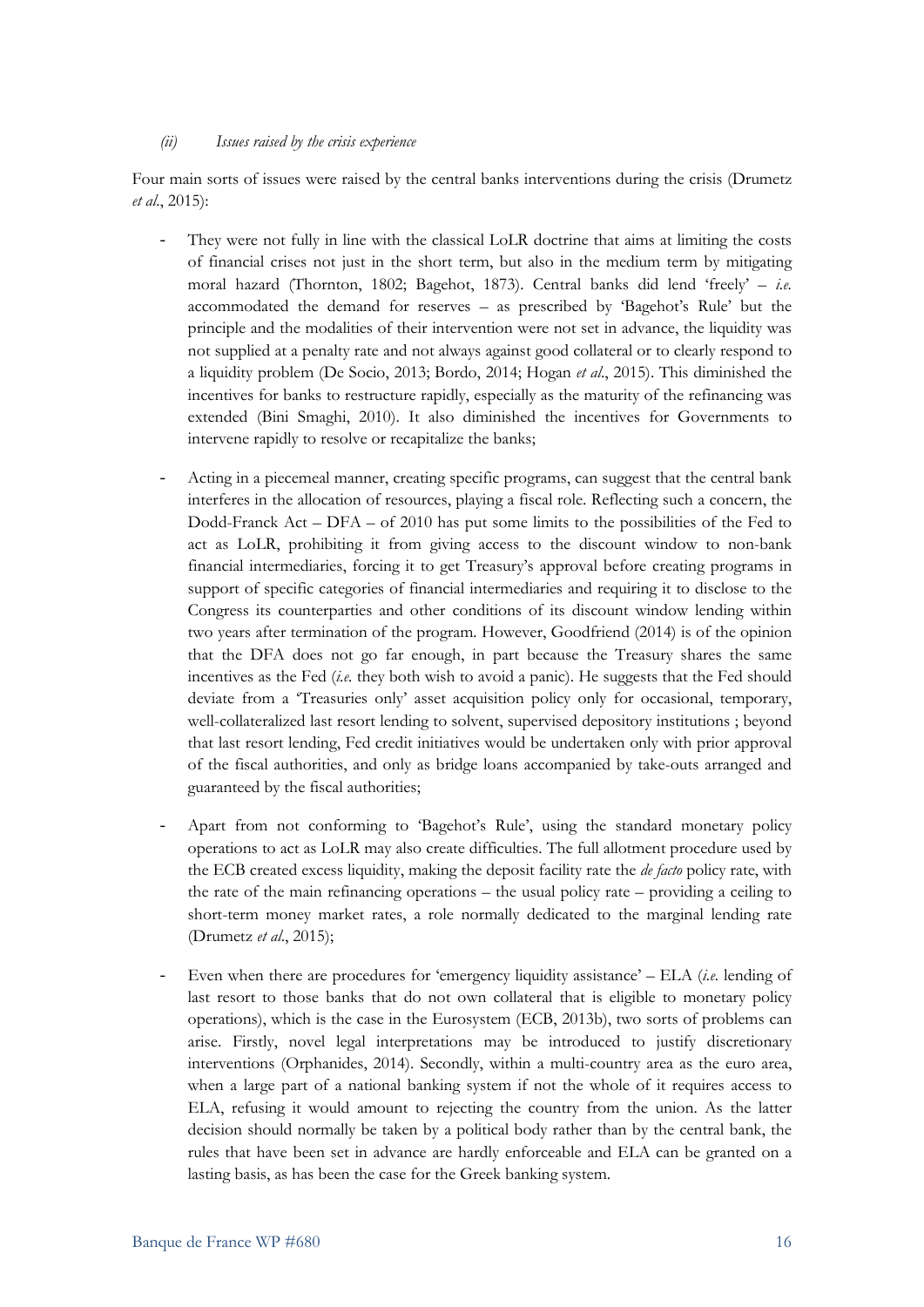#### *(iii) Elements of a new framework*

Some of the lessons that can be drawn from the crisis experience regarding the role of central banks as LoLRs are the following:

- Instead of reacting in *ad hoc* manner, creating specific facilities or turning monetary policy instruments into LoLR facilities, central banks could offer liquidity support on a standing basis. The provision of liquidity would be triggered, as in any standing facility, by the financial intermediaries the central bank is allowed to refinance. This would ensure that the central bank lends 'freely' provided the list of eligible collateral is broad enough;
- The provision of liquidity through the LoLR facility  $-$  or facilities if there are several of them – should interfere as little as possible with the everyday conduct of monetary policy. To this end, the interest rate on the LoLR facility could be set significantly – for instance 100bp for the cheapest one – above the policy rate or above the one on the marginal lending facility for those central banks that, as the ECB, operate a corridor. It would thus be a penalty rate that would strengthen incentives for banks to monitor the quality of borrowers and as a consequence for borrowers to improve their credit quality, thus reducing the risk of instability at source[11](#page-16-0). Of course, as reserves borrowed from the LoLR facility would then be used to make payments in the interbank market, putting pressure on the overnight rate, the supply of reserves through open market operations would have to be adapted correspondingly while the LoLR facility would be used, by reducing the amount of those operations, possibly even borrowing at the policy rate instead of lending. For central banks that operate a corridor, another possibility, used in isolation or in combination with the former one, would be to narrow significantly the corridor – for instance to  $\pm 10bp$  – in order to keep a tight control of the overnight rate;
- To avoid that banks rely on standard monetary policy instruments instead of the LoLR instrument(s) to satisfy their liquidity needs, thus putting undue pressure on interest rates in open market operations, the list of eligible instruments accepted in the former ones could be narrowed from the current extent to the highest quality instruments with the overall list remaining unchanged, thereby not reducing the potential overall provision of liquidity in times of financial stress, in comparison with the present situation. In that regard, the Bank of England, has introduced 'liquidity insurance' in its Sterling Monetary Framework between 2008 and 2011, distinguishing three sets of collateral, with only the first one eligible in monetary policy operations (Bank of England, 2014[12\)](#page-16-1). Such a distinction implies that lending of last resort would not be granted against 'good' – in the sense of 'the best'– collateral as prescribed by 'Bagehot's Rule'. However, requiring that

<span id="page-16-0"></span><sup>11</sup> In the regulatory and supervisory field, such an approach would have to be complemented by a treatment of sovereign risk more in line with a full fair-value accounting framework, as suggested by Hannoun (2011).

<span id="page-16-1"></span><sup>12</sup> Level A collateral comprises certain high-quality highly liquid sovereign securities; Level B collateral comprises highquality liquid collateral, including other sovereign, supranational, mortgage and corporate bonds; Level C comprises less liquid securitizations, own-name securities and portfolios of loans. However, the Bank of England's 'liquidity insurance' is different from the framework we suggest as it combines a discount facility that exchanges the different sets of collateral for gilts, open market operations labelled 'Indexed Long-Tem Repo' providing funds monthly at a six-month maturity and at rates that may vary according to the level of collateral, and a 'Contingent Term Repo Facility' that the Bank can activate 'in response to actual or prospective market-wide stress of an exceptional nature'. This scheme thus provides considerable discretion to the Bank of England unlike the one we propose. It also aims at facilitating banks' treasury management rather than being solely dedicated to last resort lending. In that regard, there is no obvious reason why a scheme aiming at repairing liquidity should require that eligible collateral is liquid and give precedence to sovereign securities. Finally, the Bank of England has also a specific ELA arrangement under which it can provide liquidity to institutions that have no eligible collateral, with the prior approval of the Chancellor of the Exchequer.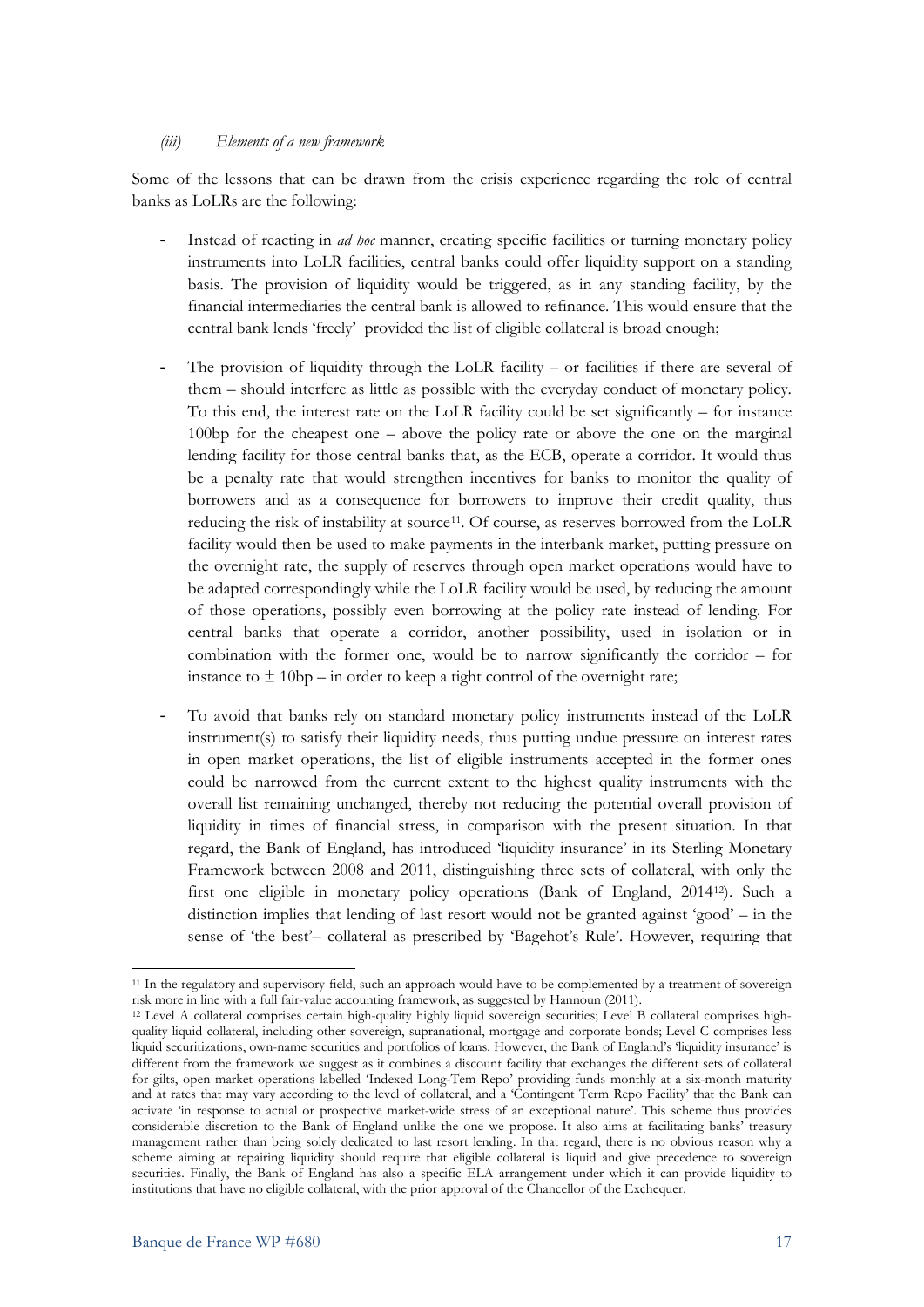banks post the best collateral in times of crisis to access a LOLR facility is probably too demanding, if not contradictory, for two reasons. Firstly, liquidity needs substantially increase in such times, which justifies in turn the intervention of the LoLR. Secondly, the increase in liquidity needs is likely to be heterogeneous across banks, with those banks that do not own high quality collateral requiring more liquidity. Accepting lower quality collateral in LoLR operations would not necessarily increase the risk exposure of the central bank as it can apply higher haircuts if to lower quality collateral, thus also increasing the implicit cost in using lower quality collateral rather than higher quality one, as the ECB has done when it broadened its list of eligible collateral (ECB, 2013a). Finally, in order to limit any stigma effect, the names of the institutions resorting to the LoLR facility could kept secret, with just an aggregate average being published after a certain lapse of time (it is set at 5 quarters for the discount facility of the Bank of England described in footnote 8), unless there are opposite legal prescriptions, as is the case in the U.S.;

To avoid that  $ELA - i.e.$  all lending of last resort in the framework we propose unless a specific ELA arrangement implying the Government prior approval is also kept and activated  $(2.2)$  – is used on a discretionary and/or lasting basis, adjustments could be made to the institutional environment in which central banks operate as LoLR (2.3).

Of course, this framework could not easily be adopted by central banks that are concerned with 'stigma effects', as the Fed with the discount window. In that case, it has been suggested that the TAF could be made permanent (Madigan, 2009; Selgin, 2012). However, the TAF allocated a set amount, not an amount that was only limited by the amount of collateral counterparties could post, and did so at market rates, thus not clearly at penalty rates<sup>[13](#page-17-0)</sup>.

#### **2.2 Providing the appropriate institutional environment**

Would it be sufficient to give central banks an explicit and clear mandate for ensuring financial stability? In particular, would this mandate allow the central bank to act preemptively, on top of standing ready to act as LoLR (2.1), just by including a financial stability objective in its monetary policy strategy and adjusting its monetary policy instrument – the short-term interest rate – so as to 'lean against the wind' (Borio, 2014)? From the opposite perspective, would not allowing the central bank to have recourse to some other instrument(s) – namely, macro-prudential instruments  $-$ , either because it would possess them or because they would be at its disposal, make the conduct of monetary policy more efficient, alleviating possible conflicts of objectives between price and financial stability as well as short and long-term horizons? The answers to those questions are by and large nowadays: no, no and yes (recent reviews include Bordo and Landon-Lane, 2013, Galì, 2014, Galì and Gambetti, 2014, Smets, 2014, Svensson, 2014 and Yellen, 2014). In particular, that the Fed consistently did take financial stability considerations into account in setting the U.S. monetary policy, as shown by Oet et al. (2015), was not enough either to avoid the financial crisis or to prompt a rapid recovery in its aftermath. Thus, to pursue efficiently their financial stability mission, central banks would have to be provided with the institutional environment, as regards both the architecture of financial architecture (i) and its governance (ii).

<span id="page-17-0"></span><sup>13</sup> This was all the more the case as the allotment procedure was a 'uniform price' format, in which all successful bidders pay the lowest accepted price, and not a 'discriminatory price' format, in which each successful bidder pays the price it has auctioned.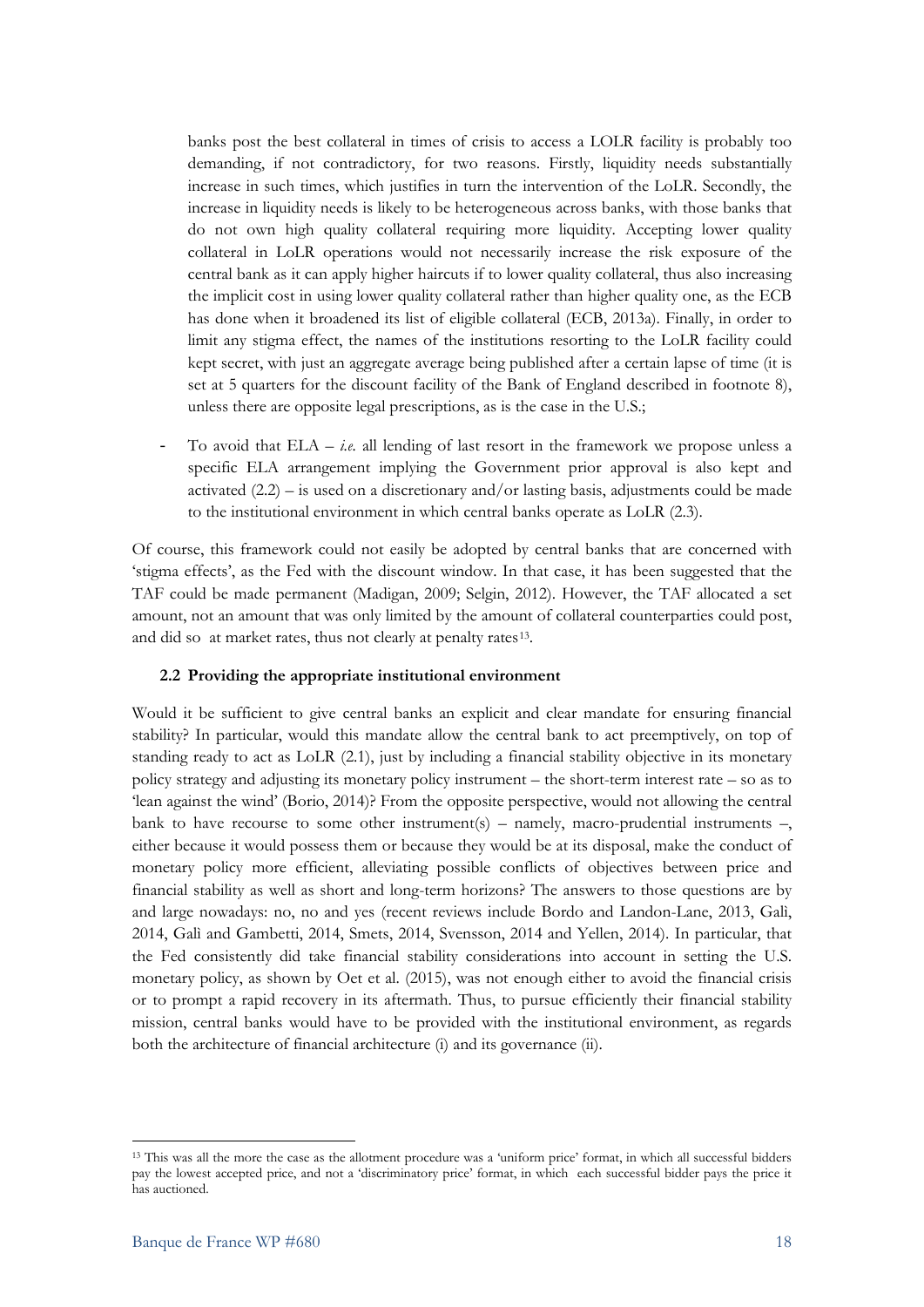#### *(i) Architecture*

Regarding the architecture of financial stability, to act credibly and efficiently as the LOLR while limiting moral hazard, the central bank should avoid that lending of last resort is used on a lasting basis, whereas it aims at providing liquidity and not solvency support.

In that respect, requiring that institutions pay a penalty rate and post collateral of reasonably good quality (2.1) may not be sufficient. An efficient and well-designed resolution regime (Čihák and Nier, 2009; Dewatripont and Freixas, 2011) would also be required. In particular, putting a limit on how long the central bank can lend a specific institution through its LoLR window (for instance three months in normal times and six months in crisis periods[14](#page-18-0)) could be useful. Once this limit is reached – or before if the institutions that require LoLR support do not have eligible collateral left –, the central bank would either appropriate the collateral posted by the institution the management of which would be taken over by the resolution board or be reimbursed by the resolution fund of the LoLR loan previously granted. The resolution fund would itself have to be pre-funded with enough resources and benefit from a fiscal backstop. In a sense, our proposal echoes the one of Acharya and Öncü (2013). The authors suggest the creation of a repo resolution fund. This fund would basically have two roles when facing a 'run' in the repo market. On the one hand, it would pay financiers of risky collateral a recovery amount based on a conservative assessment of the value of the collateral. On the other hand, the repo resolution fund would take over the underlying (risky) repo collateral and liquidate it in an orderly manner over a pre-specified period – for instance not more than six months – and in case the recovery value is lower than the estimate paid to the repo financiers, require a 'claw-back' from them for the difference. One important difference with our proposal is that Acharya and Öncü (2013) focus on assets and liabilities rather than institutions as we do. However, the aim is similar: having a set of resolution mechanisms which is not only capable of inducing market discipline and mitigating moral hazard, but also of addressing the associated systemic risk.

Whereas the Federal Deposit Insurance Company (FDIC) came into operation in the US as early as in 1934, the Single Resolution Mechanism (SSM) was launched in Europe on 1 January 2016. In the course of an eight-year establishment phase, the SRF will receive contributions by participating banks for an estimated total of around 55 billion euros. Furthermore, those European countries that do not have a national resolution regime and fund yet should have established them by 1 January 2016.

#### *(ii) Governance*

Regarding the governance of the financial architecture, charging the central bank with responsibility for financial stability without giving it adequate powers would generate risks.

The main risk would be over-burdening monetary policy, inducing the central bank to use interest rates in a way that would jeopardize its price stability objective. Another risk would be to create a mismatch between what the public can expect and what the central bank, with possible adverse consequences for risk-taking, if there is moral hazard, and for accountability (BIS, 2011). The central bank should thus have at its disposal appropriate macro-prudential tools it could activate at its own initiative or prompt other authorities to activate. This would be particularly important for policy tools that aim at influencing credit growth and leverage, such as counter-cyclical buffers and

<span id="page-18-0"></span>**<sup>.</sup>** <sup>14</sup> Of course, an issue would be how to determine that a systemic crisis prevails: this could be achieved either by setting a pre-defined trigger (for instance, a ratio of the assets held by the institutions that get LoLR support to those held by the institutions that have access to central bank refinancing) or by a decision of the central bank itself.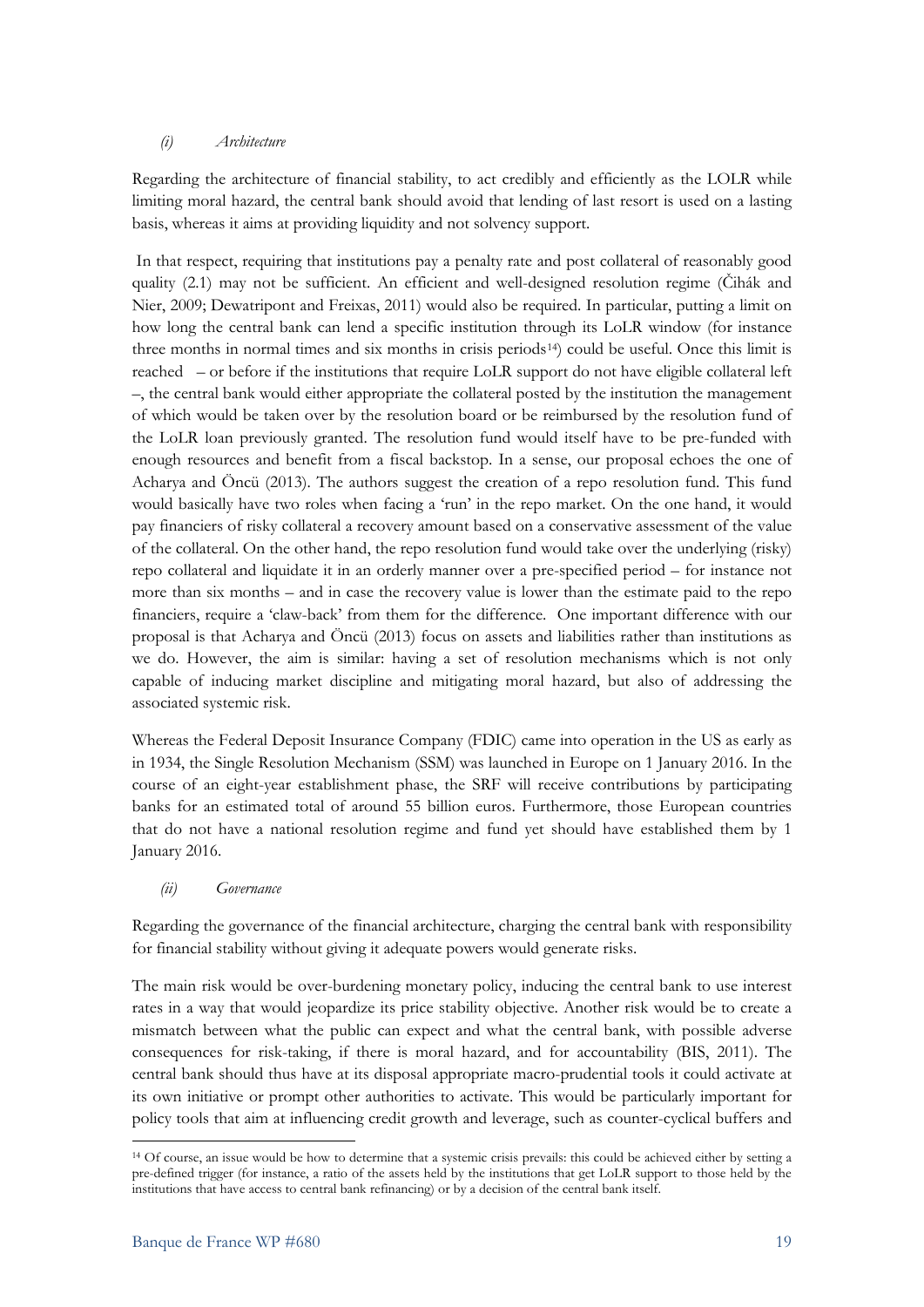systemic risk buffers, which have important synergies and overlaps with interest rates. Furthermore, macro-prudential concerns should normally prevail over micro-prudential ones, to the extent that the stability of the financial system is more important than the one of its individual components (ESRB, 2014). This justifies that the central bank rather than the supervisor should be in charge of macro-prudential decisions in case the two are different (in case the central bank is also in charge with supervision, it has two different decision-making committees).

Also, in those cases where the central bank does not have a direct power of decision on the use of macro-prudential instruments but has instead to go through a separate committee to have its proposals enacted, transparency and accountability requirements for the functioning of this committee should be structured so as to reduce the risk of inaction. Such a risk exists both because making a decision in a board is generally more difficult than within a single institution and because macro-prudential policies raise the same time-inconsistency issue as monetary policy, with costs of a tightening that are immediate and benefits that are less visible (Knot, 2014). The latter argument applies more forcefully when the Government plays an important role in the committee (ESRB, 2014). As a consequence, the committee in charge of macro-prudential policies could publish minutes of its meetings, including nominative votes on proposals made its members.

In the US, the DFA has established the Financial Services Oversight Council (FSOC), chaired by the Secretary of the Treasury, as the macro-prudential body. The FSOC has powers in relation to determining aspects of the regulatory boundary, such as designating institutions that warrant heightened supervision and regulatory standards because of their systemic importance; it can recommend and, in some cases, require action by member agencies, and its recommendations are public. The European Systemic Risk Board (ESRB), which is responsible for macro-prudential oversight in the European Union, does not have either direct authority over any policy instrument, but can as the FSOC issue recommendations. However, those recommendations do not systematically have to be public. Furthermore, although under the Single Supervisory Mechanism (SSM) Regulation the ECB may adopt, instead of the national competent or designated authorities<sup>15</sup>, higher buffer requirement or take stricter measures provided for in the CRD IV and CRR, decisions on macro-prudential policies are mainly taken at the national level by the designated authorities. Among the 28 members of the Banking Union, and also counting the Banking Union itself, the designated authority is the central bank in 20 cases (including the Banking Union in which it is the ECB), the financial authority in 7 cases and a committee in 2 cases (France and Poland; ESRB, 2014)[16](#page-19-1).

#### **3. Summary and conclusions**

Instead of a 'New Normal' that might include a change in the monetary policy strategy and would keep LSAPs in the central bank toolkit, we have investigated elements of a new framework for central banking that would include:

- A full use of the standard monetary policy instrument, with the short term interest rate being allowed to take negative values, possibly to a significant extent, by setting an exchange rate for currency against numéraire. Doing so on a permanent basis by

<span id="page-19-0"></span><sup>15</sup> Under EU law, the competent authority is the one in charge of supervision and Member States can choose to have decisions taken by a designated authority that differs from the competent authority. That choice was rarely made. The competent and the designated authorities can also vary according to the macro-prudential instrument. In most cases, it is the same authority for all instruments.

<span id="page-19-1"></span><sup>16</sup> Romania has designated the central bank for banks and the financial authority for investment firms, which explains why there are 29 cases for 28 members of the Banking Union.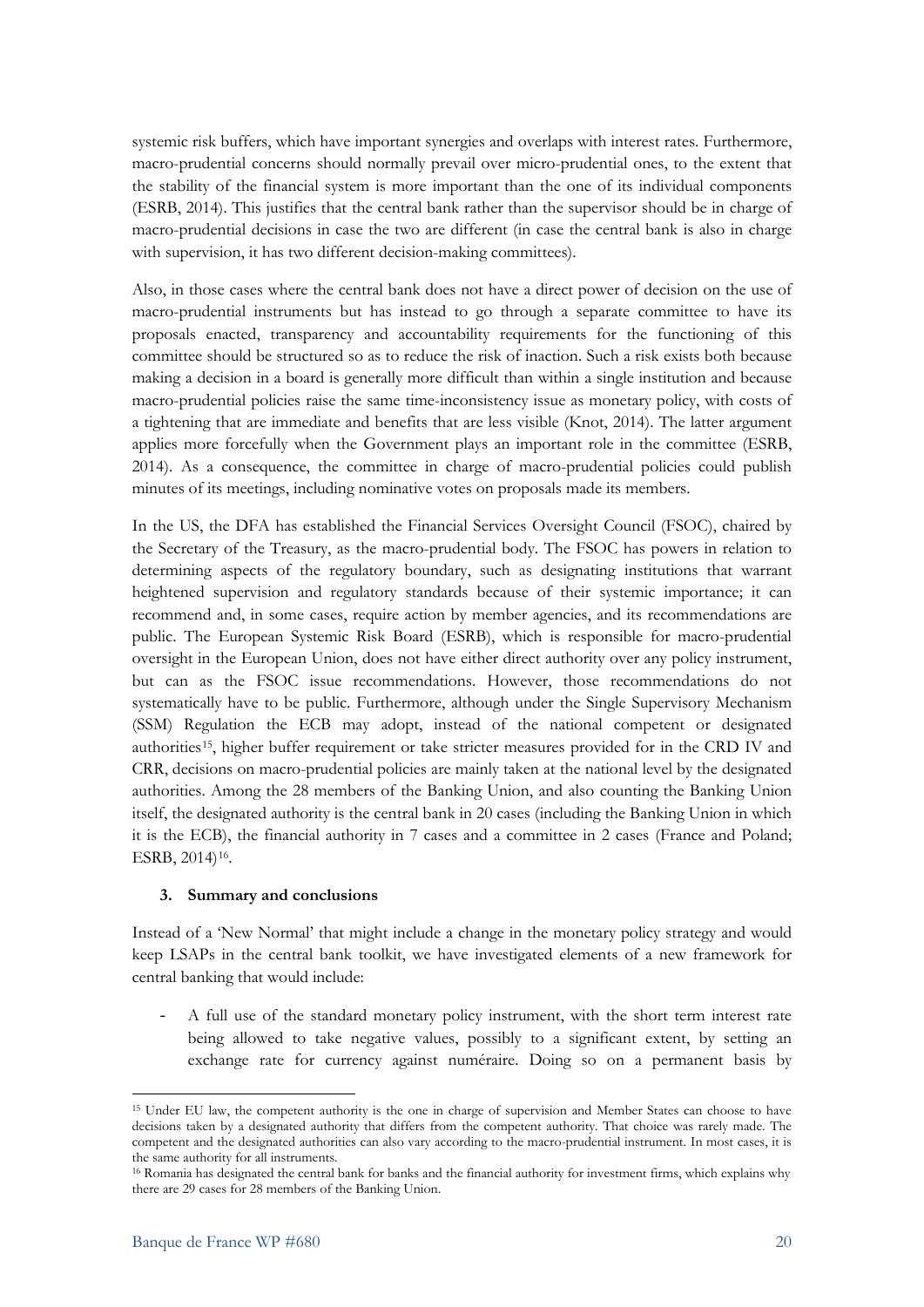remunerating currency at the interest rate on excess reserves would likely make LSAPs unnecessary in the future. It would also reduce the costs of inflation by eliminating shoeleather cost, and allow to lower the inflation target ;

An explicit recognition of the role historically played by central banks since their creation in the realm of financial stability, both by themselves in offering an LoLR facility – or several facilities – and by society that would provide them with the appropriate institutional environment. This would be achieved by putting in place a special resolution regime with a pre-funded resolution fund acting as a complement to the LoLR and by putting macroprudential instruments at the disposal of central banks.

These proposals implicitly rely on two old-fashioned principles:

- A clear assignment of responsibilities, keeping monetary and fiscal policies separate by avoiding both LSAPs and the financing of possibly insolvent institutions through lending of last resort;
- Having at least one instrument per objective, in the spirit of the 'Tinbergen rule'.

As a consequence, we label these elements parts of a 'New Orthodoxy'.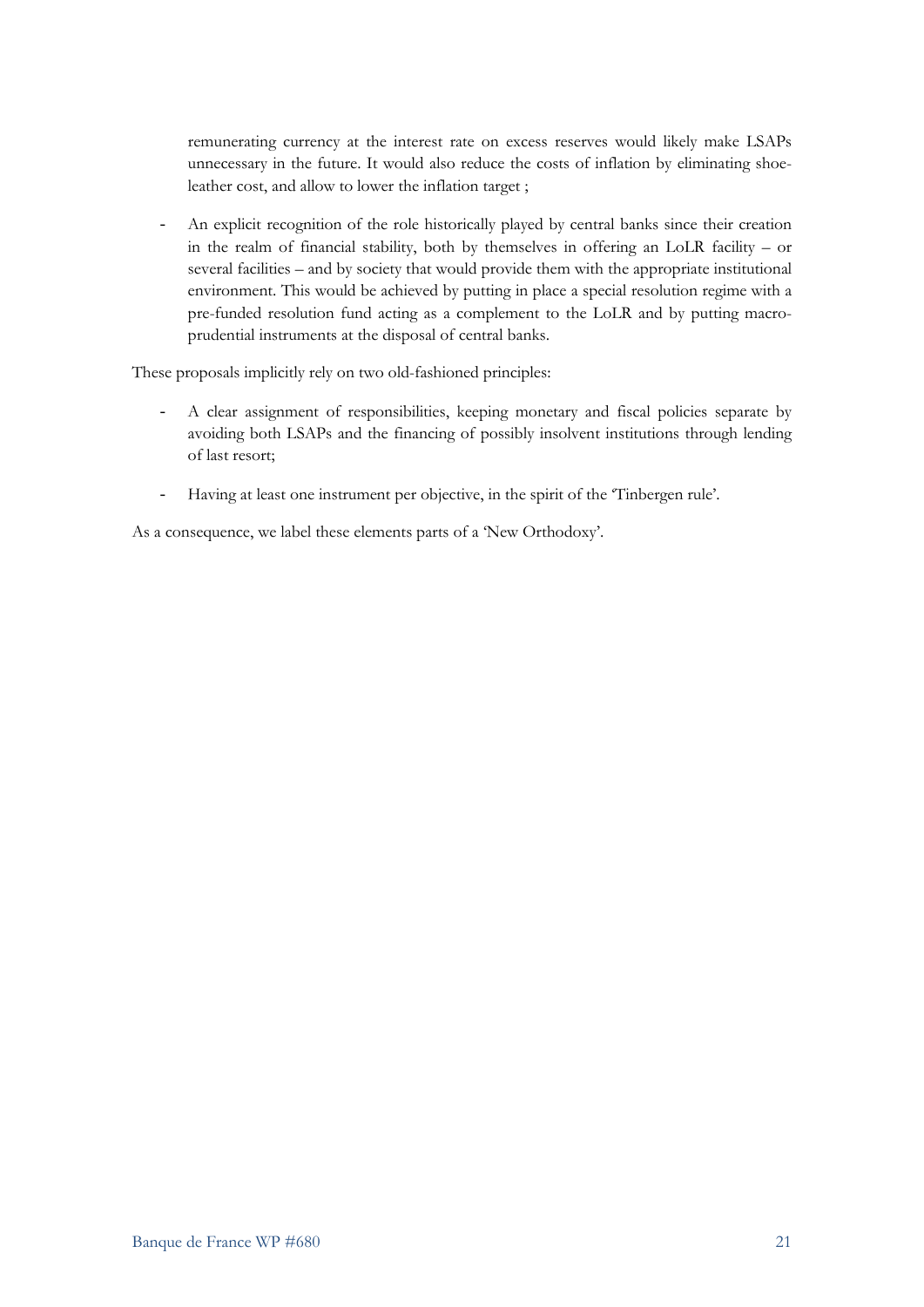#### **References**

Acharya V. V., Öncü T. S. (2013), "A Proposal for the Resolution of Systemically Important Assets and Liabilities: The Case of the Repo Market", *International Journal of Central Banking*, 9(S1), 291-349.

Agarwal R., Kimball M. (2015), ["Breaking Through the Zero Lower Bound"](http://www.imf.org/external/pubs/cat/longres.aspx?sk=43358.0), *Working Paper WP/15/224*, International Monetary Fund,.

Alesina, A., Tabellini, G., (2004), "Bureaucrats or Politicians?", *Working Paper n° 10241*, National Bureau of Economic Research.

Andolfatto D., Williamson S. (2015), "Scarcity of safe assets, inflation, and the policy trap", *Journal of Monetary Economics*, 73, 70-92.

Armantier O., Ghysels E., Sarkar A., Shrader J. (2011), "Discount Window Stigma during the 2007- 2008 Financial Crisis", *Staff Reports*, No. 483, revised August 2015, Federal Reserve Bank of New York, [http://www.newyorkfed.org/research/staff\\_reports/sr483.html.](http://www.newyorkfed.org/research/staff_reports/sr483.html)

Aruoba S. B., Schorfheide F. (2015), "Inflation During and After the Zero Lower Bound", paper for the Annual Jackson Hole Economic Policy Symposium, version of August 7, [https://www.kansascityfed.org/~/media/files/publicat/sympos/2015/econsymposium-aruoba](https://www.kansascityfed.org/%7E/media/files/publicat/sympos/2015/econsymposium-aruoba-schorfheide-paper.pdf?la=en)[schorfheide-paper.pdf?la=en.](https://www.kansascityfed.org/%7E/media/files/publicat/sympos/2015/econsymposium-aruoba-schorfheide-paper.pdf?la=en)

Bagehot W. (1873/1999), *Lombard Street - A Description of the Money Market*.

Ball L. (2014), ["The Case for a Long-Run Inflation Target of Four Percent"](http://www.imf.org/external/pubs/cat/longres.aspx?sk=41625.0), *Working Paper WP/14/92*, International Monetary Fund,.

Bank for International Settlements, (2011), *[Central bank governance and financial stability](http://www.bis.org/publ/othp14.pdf)*, Report by a Study Group chaired by Stefan Ingves, Governor, Sveriges Riksbank.

Bank of England (2014), *The Bank of England's Sterling Monetary Framework (the «Red Book»)*, [http://www.bankofengland.co.uk/markets/Documents/money/publications/redbook.pdf.](http://www.bankofengland.co.uk/markets/Documents/money/publications/redbook.pdf)

Bayoumi T., Dell Ariccia G., Habermeier K., Mancini-Griffoli T., Valencia F., and an IMF Staff Team (2014), "Monetary Policy in the New Normal", International Monetary Fund, *IMF Staff Discussion Note*, April, [http://www.imf.org/external/pubs/ft/sdn/2014/sdn1403.pdf.](http://www.imf.org/external/pubs/ft/sdn/2014/sdn1403.pdf)

Bech M., Malkhozov A. (2016), "How have central banks implemented negative policy rates?", *BIS Quarterly Review*, March, 31-44[, http://www.bis.org/publ/qtrpdf/r\\_qt1603e.pdf.](http://www.bis.org/publ/qtrpdf/r_qt1603e.pdf)

Bini Smaghi L. (2010), "From boom to bust: towards a new equilibrium in bank credit", speech at the Ernst and Young Business School seminar, Milan, January 29, [http://www.ecb.europa.eu/press/key/date/2010/html/sp100129.en.html.](http://www.ecb.europa.eu/press/key/date/2010/html/sp100129.en.html)

Blanchard O., Dell'Ariccia G., Mauro P. (2010), "Rethinking macroeconomic policy", *Journal of Money, Credit and Banking*, 42(6), 199-215.

Blinder, A. S., (2010), "How Central Should the Central Bank Be?", *Journal of Economic Literature*, 48(1), 123-133.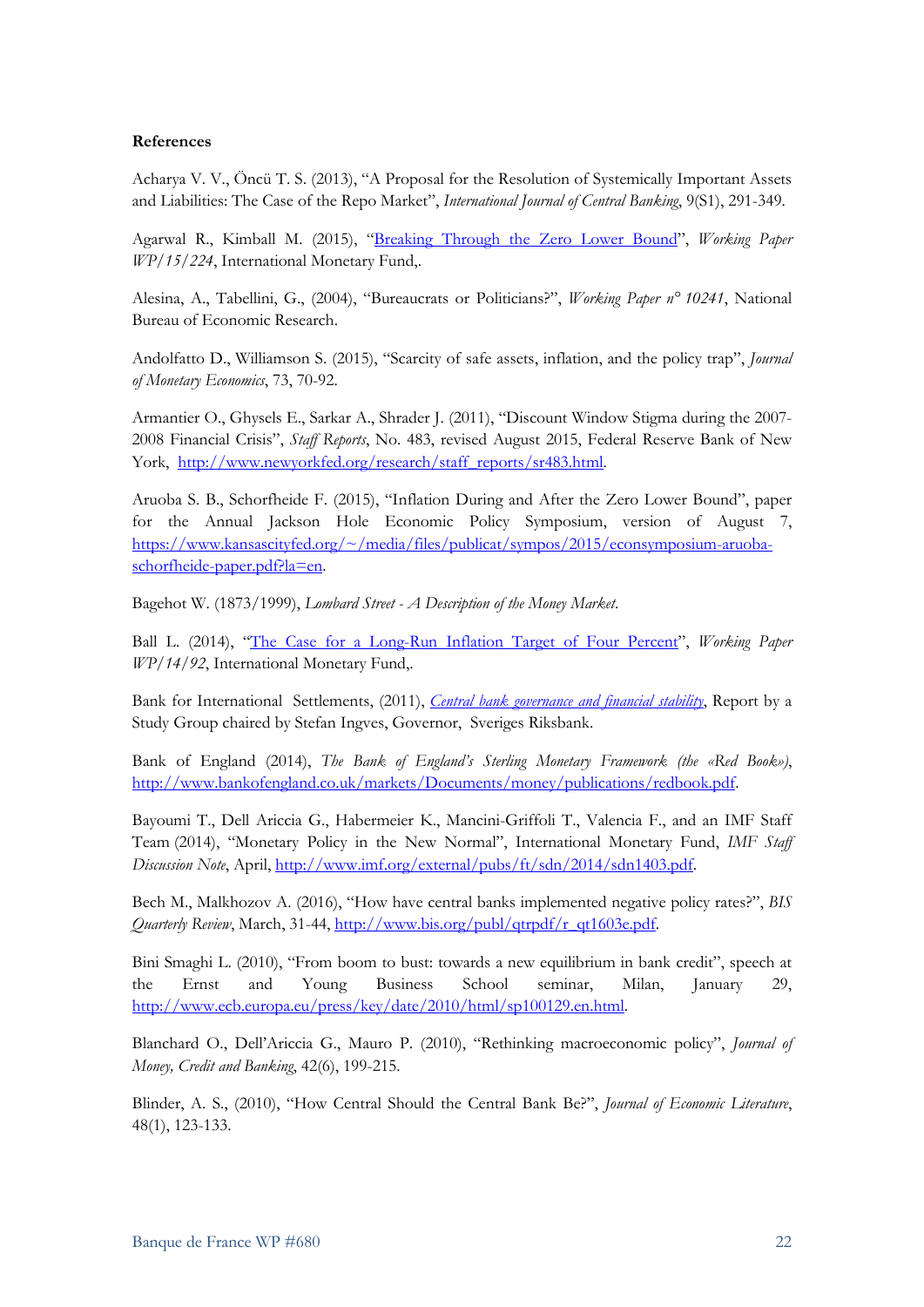BloombergBusiness (2015), "Sacre Bleu! Bondholders Pay Issuers in France's Credit Market", [http://www.bloomberg.com/news/articles/2015-07-01/sacre-bleu-bondholders-pay-issuers-in](http://www.bloomberg.com/news/articles/2015-07-01/sacre-bleu-bondholders-pay-issuers-in-france-s-credit-market)[france-s-credit-market.](http://www.bloomberg.com/news/articles/2015-07-01/sacre-bleu-bondholders-pay-issuers-in-france-s-credit-market)

Bordo M. D. (2014), "Rules for a lender of last resort: An historical perspective", *Journal of Economic Dynamics and Control*, 49, 126-134.

Bordo M. D., Landon-Lane J. (2013), "Does expansionary monetary policy cause asset price booms: some historical and empirical evidence", *Working Paper n° 19585*, National Bureau of Economic Research.

Borio C. (2014), "Monetary policy and financial stability: what role in prevention and recovery?", *Working Papers n° 440*, Bank for International Settlements, [http://www.bis.org/publ/work440.htm.](http://www.bis.org/publ/work440.htm)

Buiter W. H. (2005), "New Developments in Monetary Economics: Two Ghosts, Two Eccentricities, A Fallacy, A Mirage and A Mythos", *The Economic Journal*, 115(502), March, C1-C31.

Buiter W. H. (2007), "Is Numérairology the Future of Monetary Economics?", *Open Economies Review*, 18(2), 127-156.

Buiter W. H. (2010), "Negative nominal interest rates: Three ways to overcome the zero lower bound", *North American Journal of Economics and Finance*, 20(3), 213-238.

Buiter W. H., Panigirtzoglou N. (2003), "Overcoming the Zero Lower Bound on Nominal Interest Rates with Negative Interest on Currency: Gesell's Solution", *The Economic Journal*, 113(490), October, 723-746.

Calomiris C. W. (2010), "Reassessing the Fed's Regulatory Role", *Cato Journal*, 30(2), 311-322.

Carpenter S. B., Demiralp S., Eisenschmidt S. (2014), "The effectiveness of non-standard monetary policy in addressing liquidity risk during the financial crisis: The experiences of the Federal Reserve and the European Central Bank", *Journal of Economic Dynamics and Control*, 107-129.

Cecchetti S. G. (2009), "Crisis and Responses: The Federal Reserve in the Early Stages of the Financial Crisis", *Journal of Economic Perspectives*, 21, 51-75.

Cecchetti S. G., Schoenholtz K. (2015), "Negative nominal interest rates: back to the future?", February 09, [http://www.moneyandbanking.com/commentary/2015/2/9/negative-nominal](http://www.moneyandbanking.com/commentary/2015/2/9/negative-nominal-interest-rates-back-to-the-future)[interest-rates-back-to-the-future.](http://www.moneyandbanking.com/commentary/2015/2/9/negative-nominal-interest-rates-back-to-the-future)

Cecchetti S. G., Schoenholtz K. (2016), "How Low Can They Go?", *Money, Banking, and Financial Markets*, http://www.moneyandbanking.com/commentary/2016/2/28/how-low-can-they-go

Čihák M., Nier E. (2009), "The Need for Special Resolution Regimes for Financial Institutions – The Case of the European Union", *Working Paper n° 09/200*, International Monetary Fund, [http://www.imf.org/external/pubs/ft/wp/2009/wp09200.pdf.](http://www.imf.org/external/pubs/ft/wp/2009/wp09200.pdf)

Cochrane J. H. (2015), "Do Higher Interest Rates Raise or Lower Inflation?", October 16, http://faculty.chicagobooth.edu/john.cochrane/research/papers/fisher.pdf.

Danish Minister for Business and Growth (2015), *Negative mortgage rates*, Working Group Report, [http://www.evm.dk/english/news/2015/pressrelease.](http://www.evm.dk/english/news/2015/pressrelease)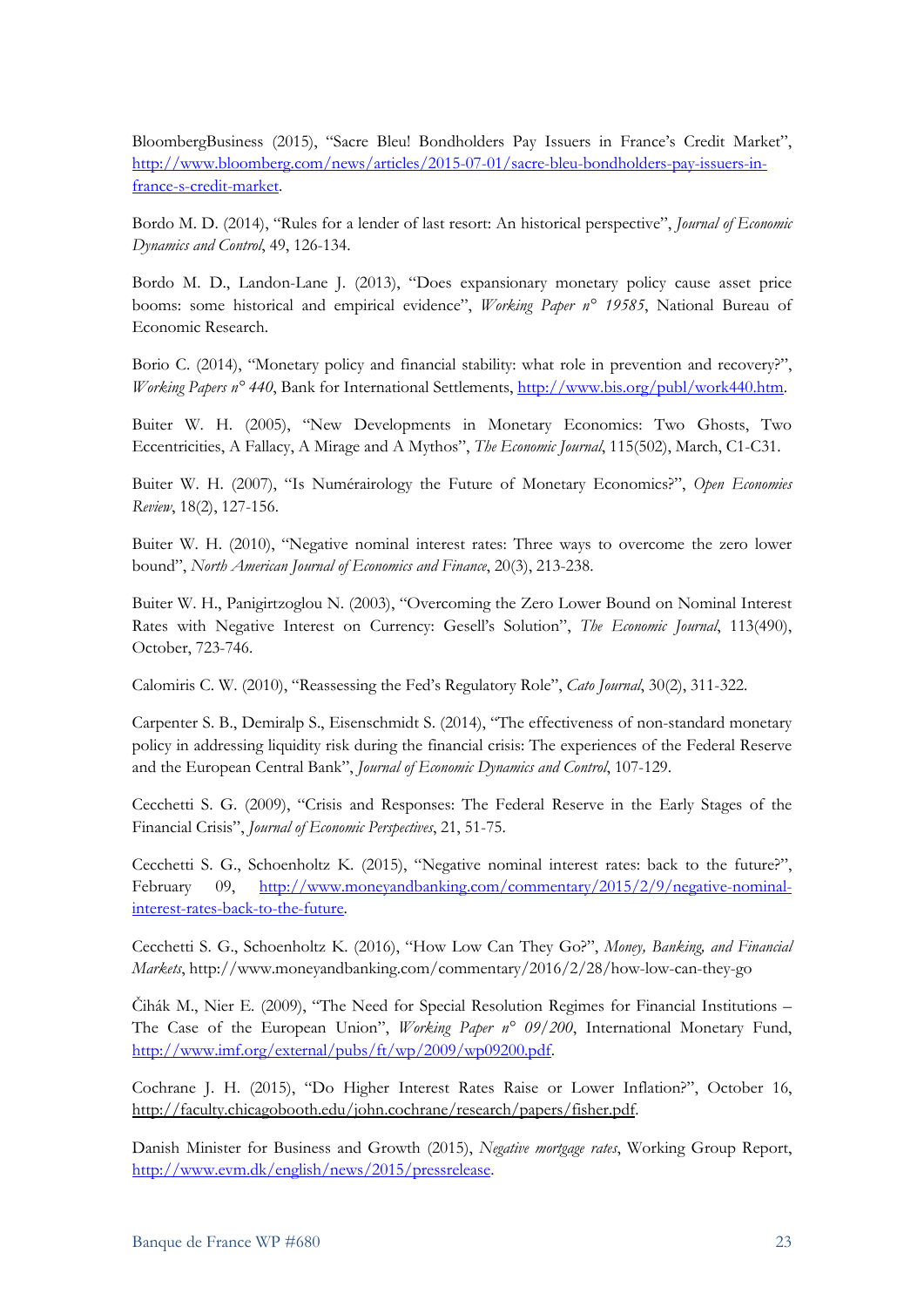De Bandt O., Drumetz F., Pfister C. (2013), *Stabilité financière*, de Boeck.

De Socio A. (2013), "The interbank market after the financial turmoil: Squeezing liquidity in a "lemons" market or asking liquidity "on tap", *Journal of Banking and Finance*, 37, 1340-1358.

Dewatripont M., Freixas X. (2011), "Bank resolution: a framework for the assessment of regulatory intervention", *Oxford Review of Economic Policy*, 27(3), 411-436.

Drumetz F., Pfister C., Sahuc J.-G. (2015), *Politique monétaire*, second edition, de Boeck.

Eichengreen, B., Dincer, N., (2011), "Who should supervise? The structure of bank supervision and the performance of the financial system", *Working Paper n° 17401*, National Bureau of Economic Research.

Eisler R. (1932), *Stable Money: The Remedy for the Economic World Crisis - A Programme of Financial Reconstruction for the International Conference, 1933*.

Endreo G. (2015), "Negative Rates, Negative Yields and Bond Issues under French Law", working paper, *French Bond Association*, [http://www.cnofrance.org/gb/negative-rates,85.cfm.](http://www.cnofrance.org/gb/negative-rates,85.cfm)

European Central Bank (2013a), 'The Eurosystem collateral framework throughout the crisis', *Monthly Bulletin*, July, 71-86, [http://www.ecb.europa.eu/pub/pdf/mobu/mb201307en.pdf.](http://www.ecb.europa.eu/pub/pdf/mobu/mb201307en.pdf)

European Central Bank (2013b), [ELA Procedures.](https://www.ecb.europa.eu/pub/pdf/other/201402_elaprocedures.en.pdf?e716d1d560392b10142724f50c6bf66a)

European Systemic Risk Board (2014), *[Allocating macro-prudential powers](https://www.esrb.europa.eu/pub/pdf/asc/Reports_ASC_5_1411.pdf?8b6a27cb7680345032bee859fd09d4ea.)*, Reports of the Advisory Scientific Committee, 5,

Fisher I. (1933), *Stamp Scrip*.

Friedman B. (2014), "Has the Financial Crisis Permanently Changed the Practice of Monetary Policy? Has It Changed the Theory of Monetary Policy?", *Working Paper n°20128*, National Bureau of Economic Research.

Galí J. (2014), "Monetary policy and rational asset price bubbles", *American Economic Review*, 104, 721-752.

Galí J., Gambetti L. (2008), "On the Sources of the Great Moderation", *Working Paper n° 14171*, National Bureau of Economic Research.

Gesell S. (1916), *Die natürliche Wirtschaftsordnung durch Freiland und Freigeld*.

Giannone D., Lenza M., Pill H., Reichlin L. (2012), "The ECB and the Interbank Market", *Economic Journal*, 122, 467-486.

Goodfriend M. (2000), "Overcoming the Zero Bound on Interest Rate Policy", *Journal of Money, Credit, and Banking*, 32(4 – Part 2), 1007-1035.

Goodfriend M. (2014), "Lessons from a century of FED policy: Why monetary and credit policies need rules and boundaries", *Journal of Economic Dynamics and Control*, 49, 112-120.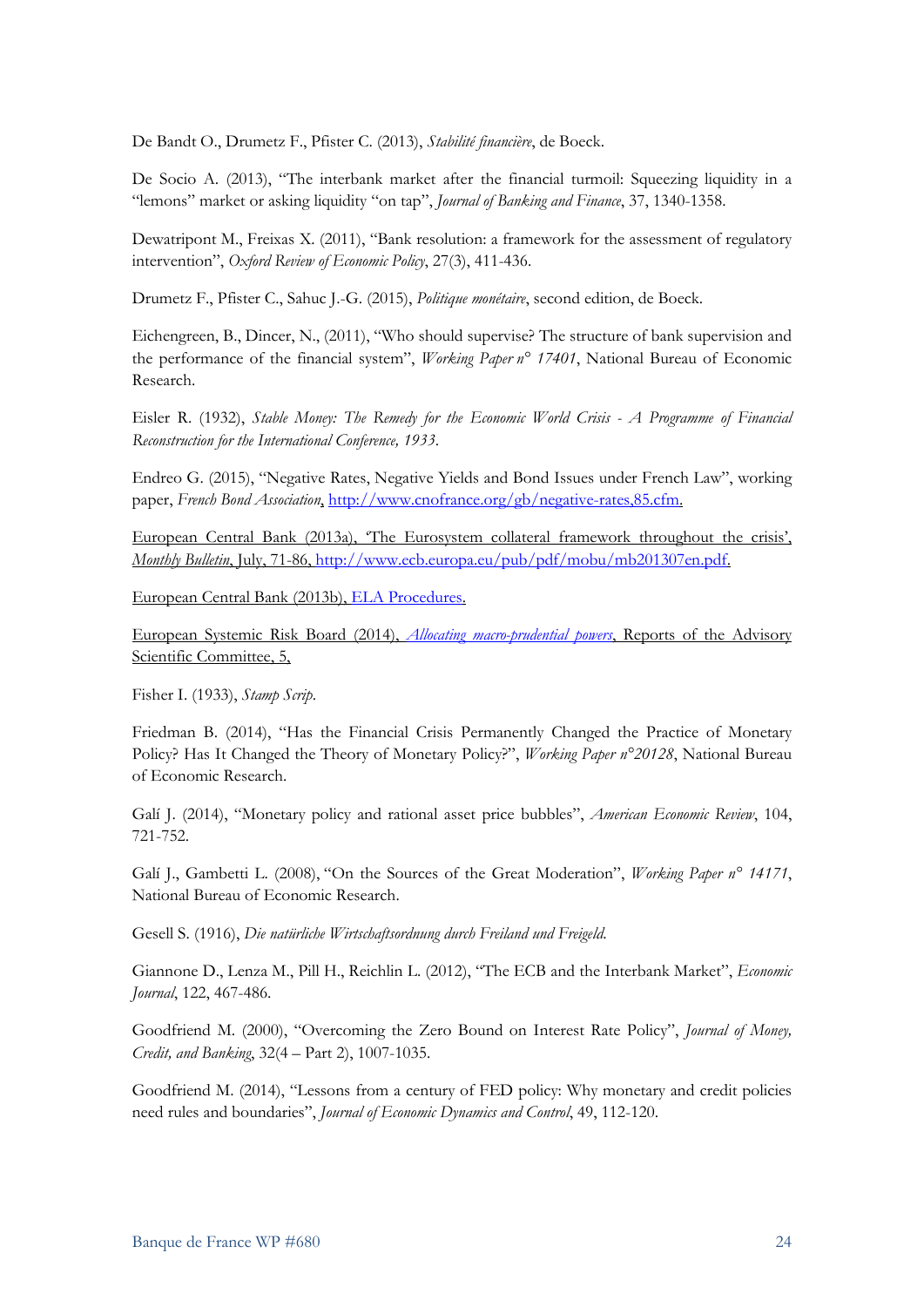Haldane A. (2015), "How low can you go?", Speech, Speech at Portadown Chamber of Commerce, Northern Ireland, September 18, *Bank of England*, [http://www.bankofengland.co.uk/publications/Documents/speeches/2015/speech840.pdf.](http://www.bankofengland.co.uk/publications/Documents/speeches/2015/speech840.pdf)

Hannoun, H., (2011), "Sovereign risk in bank regulation: Where do we stand?", speech at the Financial Stability Institute High-Level Meeting, Abu Dhabi, UAE, October 26, [www.bis.org/speeches/sp111026.htm.](http://www.bis.org/speeches/sp111026.htm)

Hannoun H. (2015), "Ultra-low or negative interest rates: what they mean for financial stability and growth", Remarks at the Eurofi High-Level Seminar, Riga, 22 April, [http://www.bis.org/author/herv%c3%a9\\_hannoun.htm.](http://www.bis.org/author/herv%c3%a9_hannoun.htm)

Hogan T. L., Le L., Salter A. W. (2015), "Ben Bernanke and Bagehot's Rules", *Journal of Money, Credit and Banking*, 47, 333-348.

International Monetary Fund (2013), "The dog that didn't bark: has inflation been muzzled or was it just sleeping?", *World Economic Outlook,* April, 1-18, [http://www.imf.org/external/pubs/ft/weo/2013/01/pdf/text.pdf.](http://www.imf.org/external/pubs/ft/weo/2013/01/pdf/text.pdf)

Ireland P. (2011), "A New Keynesian Perspective on the Great Recession", *Journal of Money, Credit and Banking*, 43(1), 31-54.

Jackson H. (2015), "The International Experience with Negative Policy Rates", *Bank of Canada Staff Discussion Paper 2015-13*, [http://www.bankofcanada.ca/2015/11/staff-discussion-paper-2015-13/.](http://www.bankofcanada.ca/2015/11/staff-discussion-paper-2015-13/)

Khan M. S., Senhadji A. S. (2000), ["Threshold Effects in the Relationship between Inflation and](http://www.imf.org/external/pubs/ft/wp/2000/wp00110.pdf)  [Growth"](http://www.imf.org/external/pubs/ft/wp/2000/wp00110.pdf), *Working Paper n°00/110*, International Monetary Fund.

Keynes J. M. (1936), *The General Theory of Employment, Interest, and Money*.

Knot K. (2014), ["Governance of macroprudential policy"](https://www.banque-france.fr/fileadmin/user_upload/banque_de_france/publications/FSR-2014-18-integral.pdf), Banque de France, *Financial Stability Review*, 18, 25-30.

Kocherlakota N. (2010), "Inside the FOMC", Speech, Marquette, Michigan, August 17, [https://www.minneapolisfed.org/news-and-events/presidents-speeches/inside-the-fomc.](https://www.minneapolisfed.org/news-and-events/presidents-speeches/inside-the-fomc)

Laubach T., Williams J. C. (2015), "Measuring the Natural Rate of Interest Redux", *Working Paper 2015-16*, Federal Reserve Bank of San Francisco, [http://www.frbsf.org/economic](http://www.frbsf.org/economic-research/files/wp2015-16.pdf)[research/files/wp2015-16.pdf.](http://www.frbsf.org/economic-research/files/wp2015-16.pdf)

Letzing J. (2016), "Negative Is Positive for 1,000 Franc Note", *Wall Street Journal*, February 23, http://www.pressreader.com/belgium/the-wall-street-journaleurope/20160223/282157880316770/TextView.

Madigan B. F. (2009), "Bagehot's Dictum in Practice: Formulating and Implementing Policies to Combat the Financial Crisis", in *Financial Stability and Macroeconomic Policy*, Federal Bank of Kansas City, City, 169-189, [https://www.kansascityfed.org/publicat/sympos/2009/papers/Madigan-2009.pdf.](https://www.kansascityfed.org/publicat/sympos/2009/papers/Madigan-2009.pdf)

McAndrews J. (2015), "Negative Nominal Central Bank Policy Rates: Where Is the Lower Bound?", Federal Reserve Bank of New York, May 8,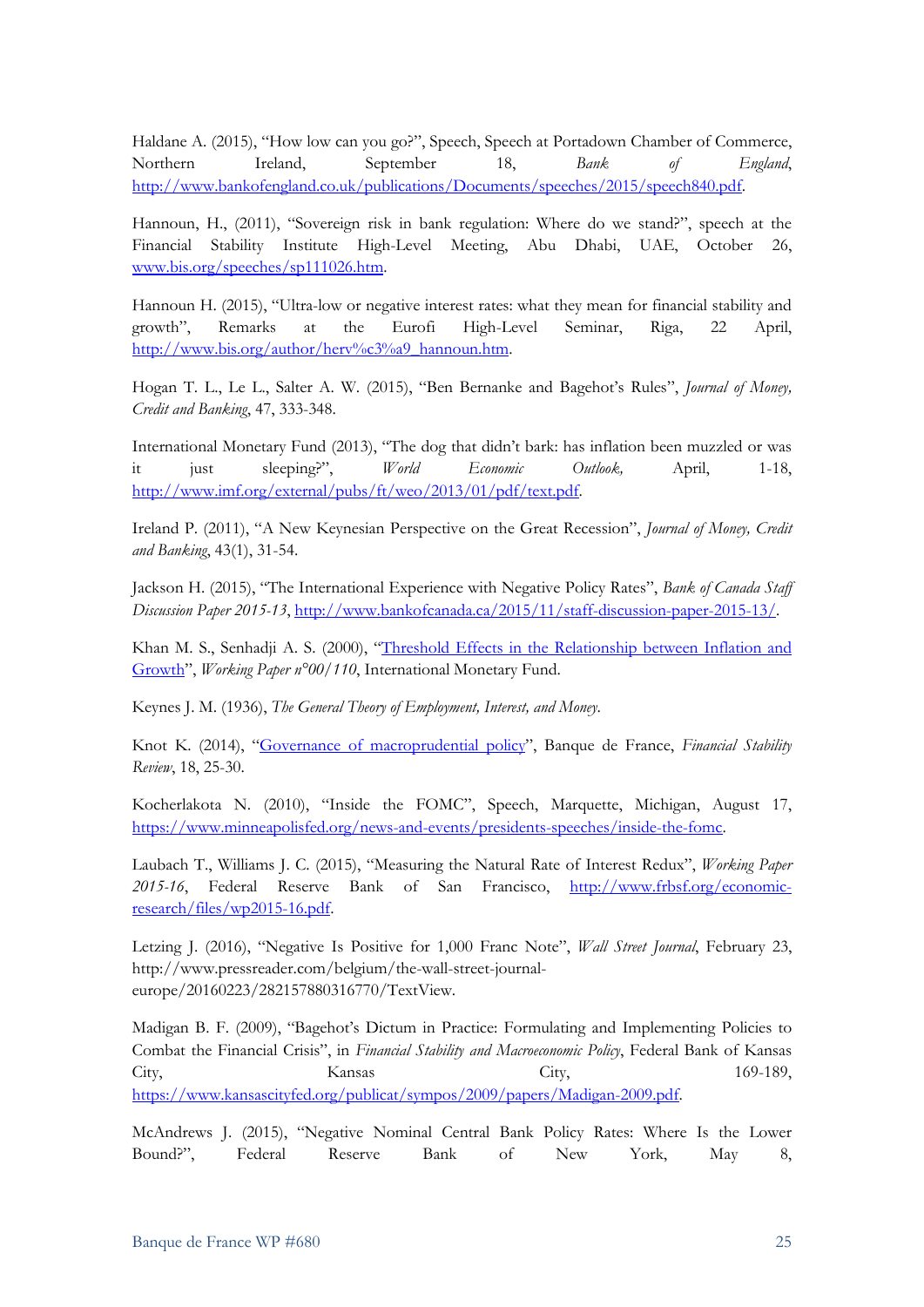[https://www.newyorkfed.org/newsevents/speeches/2015/mca150508.](https://www.newyorkfed.org/newsevents/speeches/2015/mca150508)Mishkin F. (2013), "Exit to What?", in *Exit Strategy*, Geneva Reports on the World Economy 15, 13-25.

Moselund Jensen C., Spange M. (2015), "Interest rate pass-through and the demand for cash at negative interest rates", Danmarks Nationalbank, Monetary Review, 2nd Quarter, 1-12, [https://www.nationalbanken.dk/en/publications/Pages/2015/06/Interest-rate-pass-through-and](https://www.nationalbanken.dk/en/publications/Pages/2015/06/Interest-rate-pass-through-and-the-demand-for-cash-at-negative-interest-rates.aspx)[the-demand-for-cash-at-negative-interest-rates.aspx.](https://www.nationalbanken.dk/en/publications/Pages/2015/06/Interest-rate-pass-through-and-the-demand-for-cash-at-negative-interest-rates.aspx)

Oet M. V., Ong S. J., Lyytinen K. (2015), "Does Financial Stability Matter to the Fed in Setting the US Monetary Policy?", *Review of Finance*, forthcoming.

Orphanides A. (2014), "Are rules and boundaries sufficient to limit harmful central bank discretion? Lessons from Europe", *Journal of Economic Dynamics and Control*, 49, 121-125.

Pfister C., Valla N. (2015a), "Les politiques monétaires non-conventionnelles", in *L'économie mondiale 2016*, La Découverte, 40-56.

Pfister C., Valla N. (2015b), "Exit or New Normal?", *Manuscript*.

Reichlin L. (2014), "Monetary Policy and Banks in the Euro Area: The Tale of Two Crises", *Journal of Macroeconomics*, 39, 387-400.

Rogoff K. S. (2014), "Costs and Benefits to Phasing Out Paper Currency", *Working Paper n° 20126*, National Bureau of Economic Research.

Selgin G. (2012), "L Street: Bagehotian Prescriptions for a 21st Century Money Market", *Cato Journal*, 32, 303-332.

Smets F. (2014), "Financial Stability and Monetary Policy: How Closely Interlinked?", *International Journal of Central Banking*, 10(2), 263-300.

Svensson L. E. O. (2001), "The Zero Bound in an Open Economy: A Foolproof Way of Escaping from a Liquidity Trap", *Monetary and Economic Studies*, 19, S-1, 277-312.

Svensson L. E. O. (2003), "Escaping from a Liquidity Trap and Deflation: The Foolproof Way and Others", *Journal of Economic Perspectives*, 17(4), 145-166.

Svensson L. E. O. (2014), "Inflation Targeting and "Leaning against the wind"", *International Journal of Central Banking*, 10(2), 103-114.

Svensson L. E. O. (2015), "Forward Guidance", *Discussion Paper n° 10669*, Centre for Economic Policy Research.

Thornton, H. (1802), *An enquiry into the nature and effects of paper credit of Great Britain*.

Valla N. (2014), « Banques centrales : Les défis de la sortie de crise », *Revue d'économie financière*, 113, 227-241.

Woodford M. (2012), "Methods of Policy Accommodation at the Interest-Rate Lower Bound", in *The Changing Policy Landscape*, Federal Reserve Bank of Kansas City, Kansas City,185-288, [https://www.kansascityfed.org/publicat/sympos/2012/Woodford\\_final.pdf.](https://www.kansascityfed.org/publicat/sympos/2012/Woodford_final.pdf)